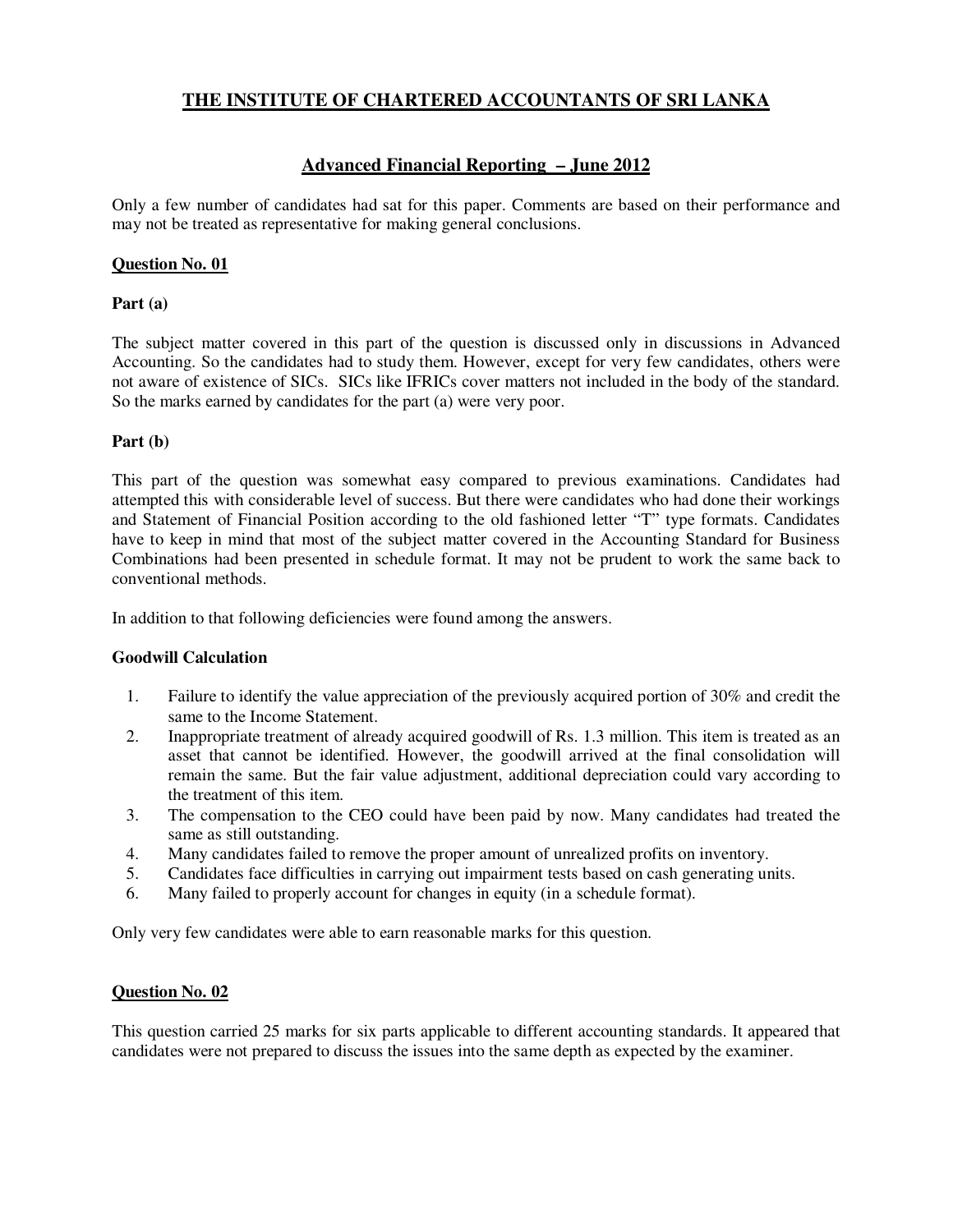#### **Part (a)**

Candidates had identified cows as biological assets,but failed to indicate the measurement criteria and accounting treatment .Therefore the marks earned were very poor.

#### **Part (b)**

This part was answered satisfactorily. But the candidates failed to identify foreign exchange transactions that are normally reported under Other Comprehensive Income.

#### **Part (c)**

Computations had been carried out well. But the amount to be recognized as income for the period was not indicated correctly. Thus the candidates failed to secure reasonable marks.

#### **Part (d)**

Candidates knew how to account for share based payments. But many failed to show the calculations and accounting entries as required by the question. Only one aspect had been presented. This caused marks earned from this part to be somewhat lower.

#### **Part (e)**

This part of the question was directly related to the items in the accounting standard. But the candidates had been commenting generally. So most of the answers were unclear and marks earned were very poor.

#### **Part (f)**

This part was a straightforward question. But the candidates had not paid much attention to answer this question properly. So the marks earned were at a moderate level.

#### **Question No. 03**

This question tested the candidate's knowledge on interpretation of Financial Statements. Question was similar to previous examinations in length and the level of difficulty.

Many candidates were not able to calculate ratios correctly. Many had not indicated the formula correctly. So awarding marks also was a difficult task for the examiner. Candidates should take extra care in using calculators. Accidental omission of a single digit could cause severe problems. Hence care should be taken to indicate the formula and amounts applied in order to earn a healthy score.

 For interpretation of ratios, candidates had only compared the two ratios. They failed to hint on possible causes or trends as required for making sense of ratio interpretation.

#### **Question No. 04**

This question covered the general topics. But the candidates were not able to answer this part satisfactorily. It appears that the candidates did not tend to study beyond the standard text or classroom tutorials. Detailed discussion of those topics could easily be downloaded from the internet.

This was a poorly attempted question.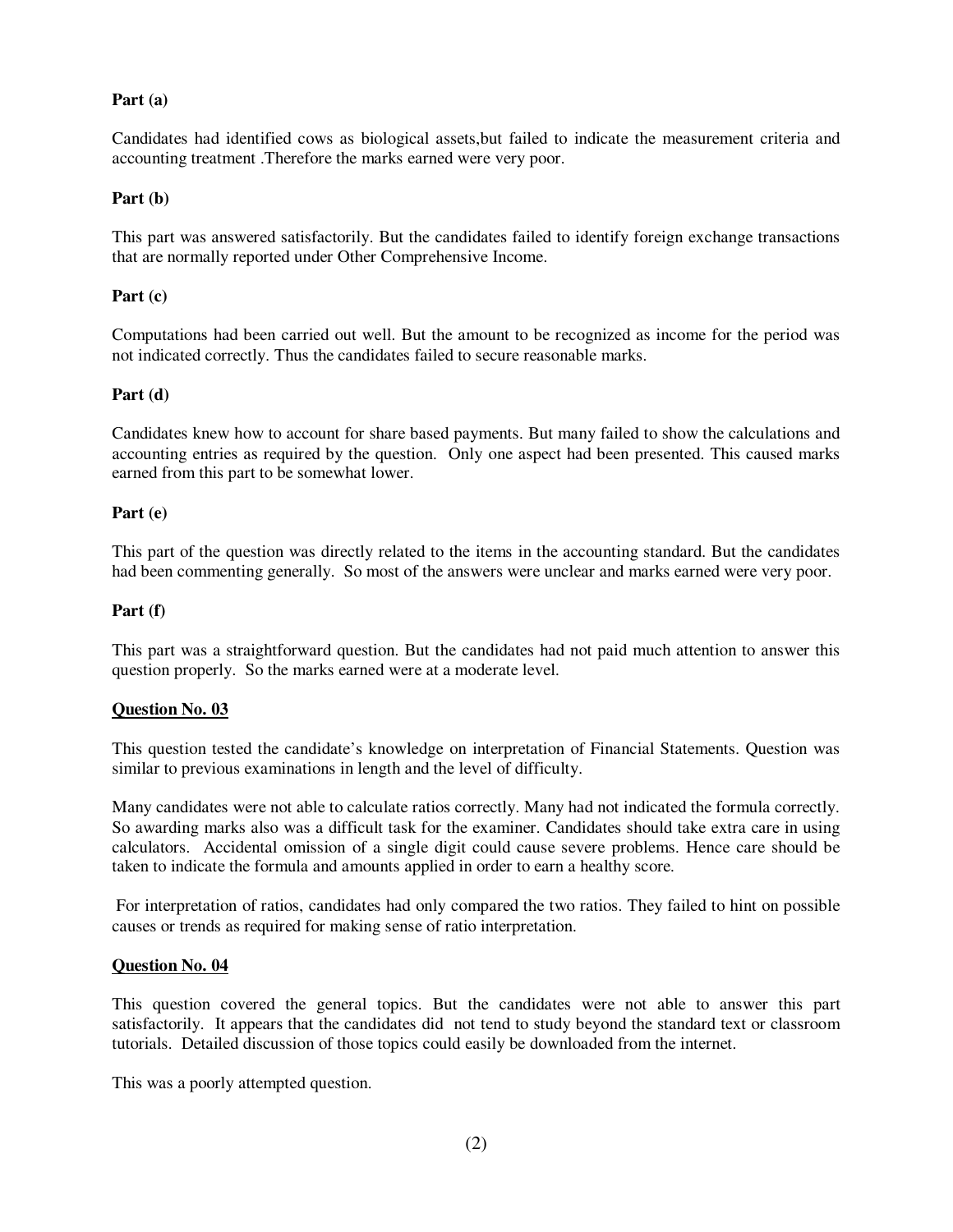### **Question No. 05**

# **Part (a)**

Although many candidates failed to define Bench Marking correctly, they could have indicated the benefits gained through bench marking. None had indicated the disadvantages.

Hence the marks earned to this part remained somewhat lower.

#### **Part (b)**

This part of the question was answered by many candidates satisfactorily.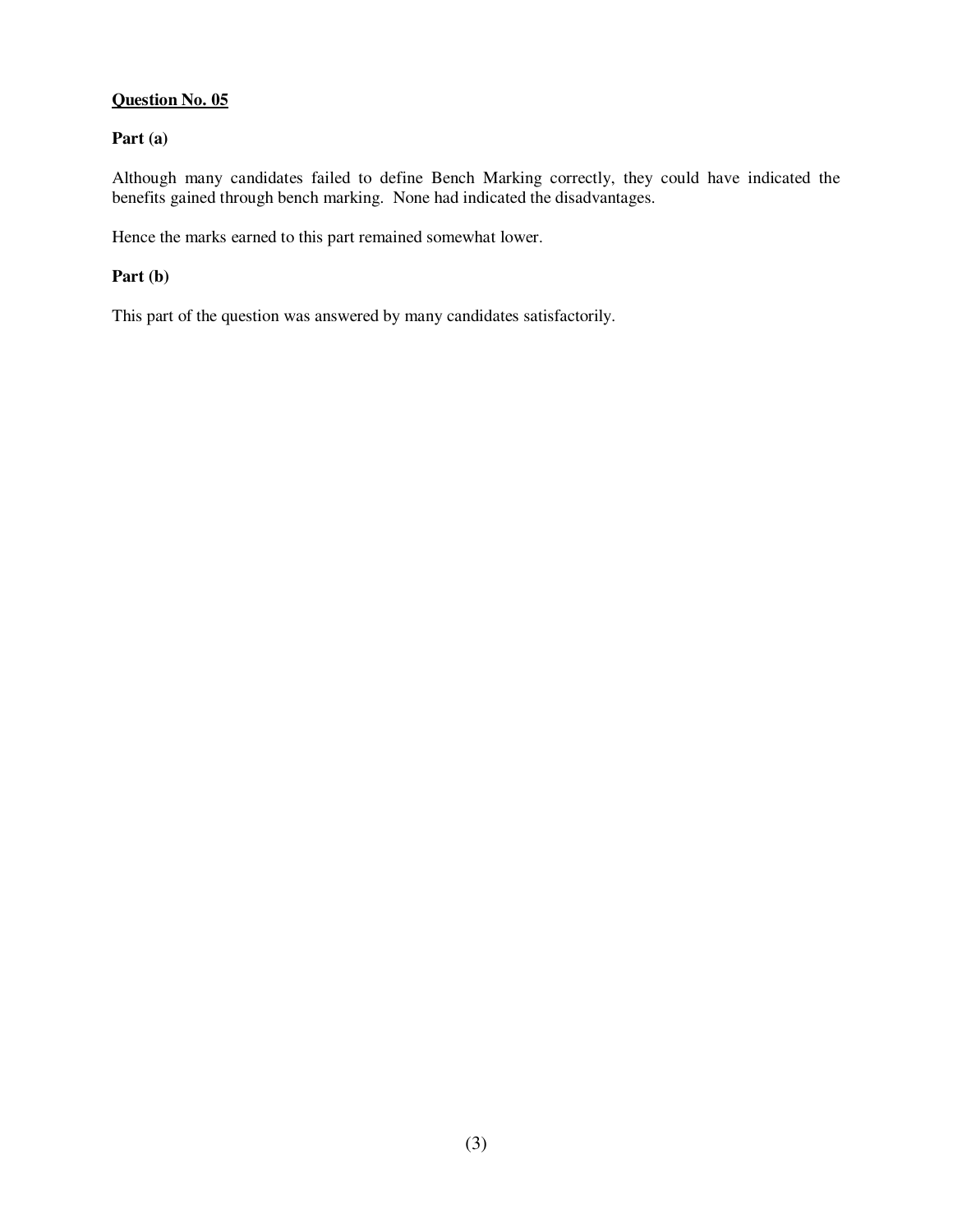# **THE INSTITUTE OF CHARTERED ACCOUNTANTS OF SRI LANKA**

## **Strategic Financial Management – June 2012**

#### **Question No. 01**

**1** a. Tested the ability of candidates to express an opinion about the statement of a group's finance director regarding the opportunity available to CFOs in formulating the organization's business strategy when back office functions of the group's finance and accounting activities are taken over by a shared service unit, and to discuss the role of a CFO in the context of modern business management.

Weaknesses observed in the answers

- a. Most of the Candidates failed to provide a good answer. Some answers were vague e.g. more or less agreeable, partly disagreeable, it is difficult to agree with the statement straightly, It is difficult to say agree or not, agreed and (but) on the other hand not agreed.
- b. Most of the answers were not consisted the specific function of CFO which cannot be alienated from the CFO to a shared service unit.
- c. There were lengthy answers without proper substance but repeating routine roles of CFO using different phrases and sentences.
- d. Most of the answers did not reflect the role of a CFO in the context of modern business management.
- b (i) Tested the knowledge in project evaluations using discounted cash flow method

Most of the candidates answered this part of question satisfactorily. However following fundamental mistakes were observed.

Weaknesses observed in the answers were

- a. Incorrect computation of capacity utilization compared to facts given in the question
- b. Failure to annualize Administration Overheads of Rs. 3 million p.m. in computation of cash outflow
- c. Failure to identify direct costs as a cash outflow in the computation
- d. Disregarding three year tax holiday benefit by project in computation of cash out flow and taking into consideration of tax payment during tax holiday period
- e. Taking of monthly loan repayment installments and interest as cash out flow, resulting incorrect net cash inflows
- f. Consideration of depreciation as a cash out flow item.
- g. Computation of capital allowance exceeding the assets value eg. 125% or 5 year capital allowances at 25% p.a. for furniture
- h. Inability to indicate EBIDTA in the table
- i. Taking different rates as discounting factor other than 10% given in the question
- j. Computation of NPV incorrectly restricting to 5 years cash flow disregarding the perpetuity of life span of the project. (failure to compute terminal value)
- k. Failure to show workings where necessary to substantiate the answers.

#### **Note: One candidate had calculated depreciation for the land and treated it as cash outflow**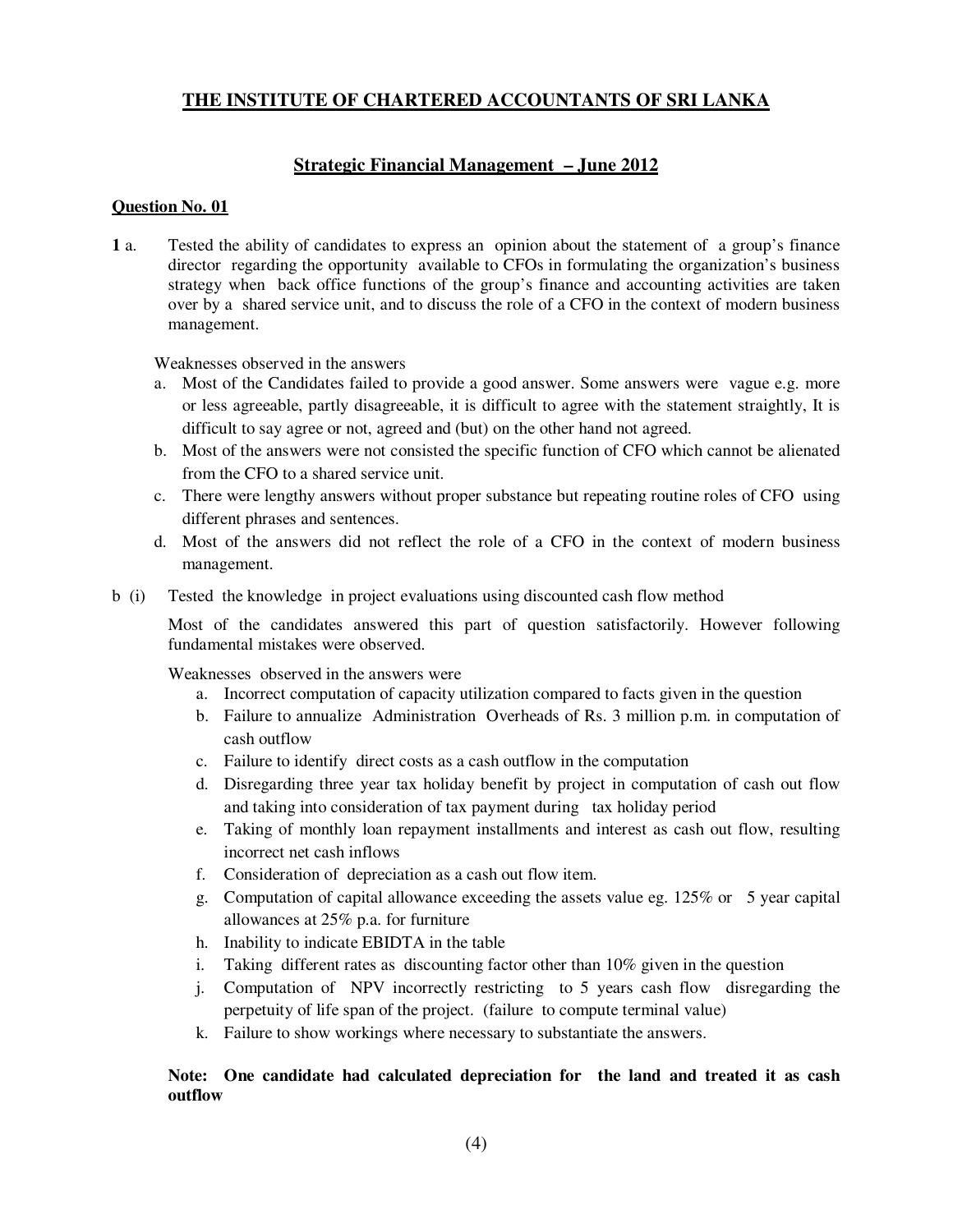ii Tested knowledge about steps to be taken to improve cash inflow to shorten discounted payback period to meet three year criteria.

Weaknesses observed in the answers

- a. Some candidates had suggested to reduce the discounting rate of  $10\%$  to a lower rate in order to increase the discounted net cash inflow and to bring discounted payback period less than three years.
- iii. Tested the ability of computation of accounting profit and ascertaining dividend to be allocated under different funding strategy

Weaknesses observed in the answers

- a. Some candidates had failed to consider depreciation and interest cost to ascertain accounting profits correctly.
- b. Some candidates had charged tax on accounting profit in year one which fallen in to tax holiday period.
- c. Some candidates had not calculated the dividend payable to employees which was tested in the question.
- iv. Tested the knowledge about the significance of option analysis in shared services projects and the difference between shared services and centralized services
	- a. Some candidates had stated the general options available in selecting a project such as drop option and growth option .
	- b. Most of the candidates were not aware of the meaning of shared service unit and had not attempted this part

#### **2. Standard of the question**  Average

## **3. (ii) As a guide to candidates**

Candidates should learn the entirety of the subject matter without confining to a limited area and improve the basics as well.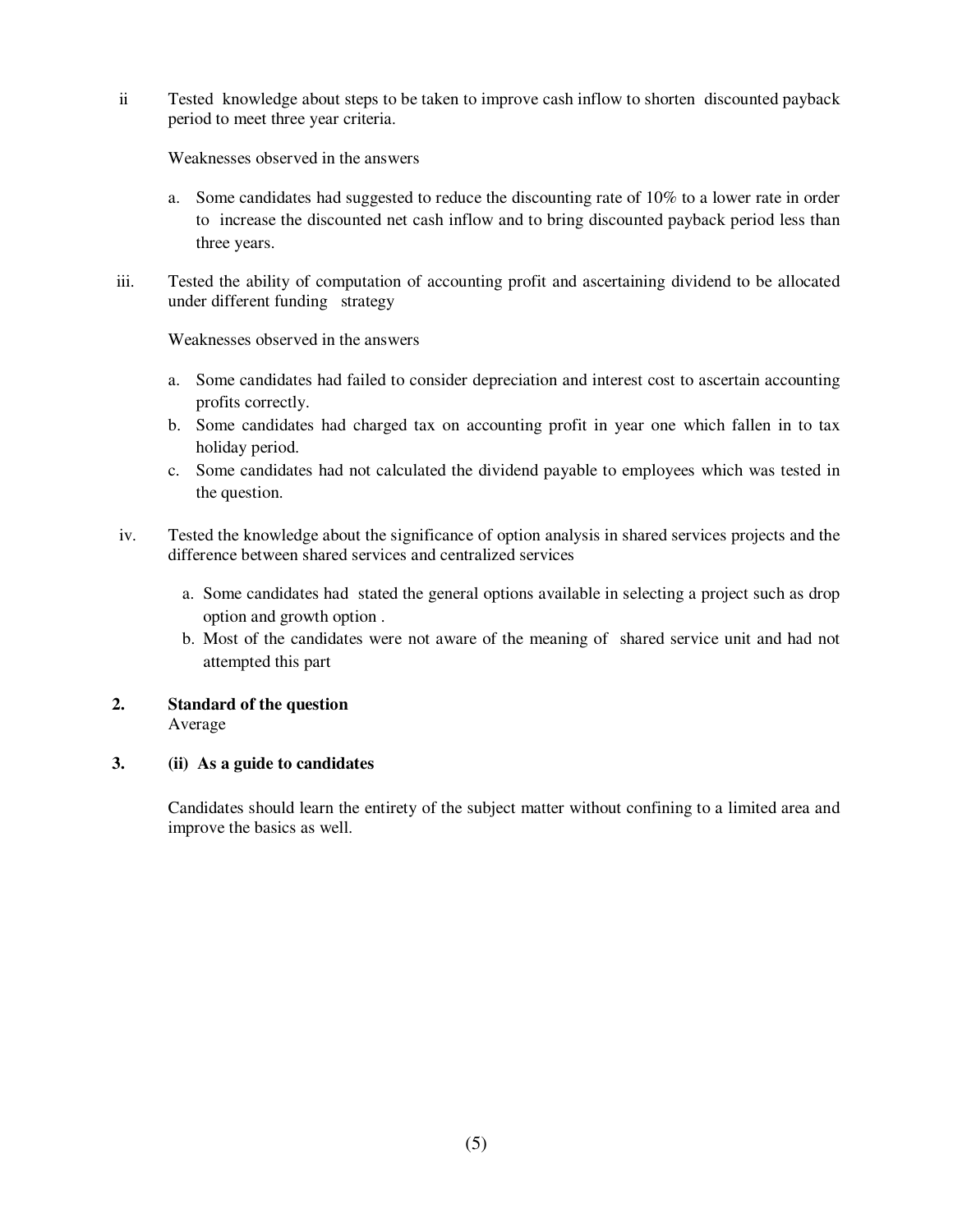#### **Question No. 02**

a tested the knowledge about the shape of term structure of interest

Answers were not satisfactory.

#### **Observations and comments**

- a. The majority of the candidates scored low marks due to their inability to understand the question properly.
- b. Some of the candidates had misinterpreted the word "term" as the "condition" relating to loans given by a financial institute.
- c. Some of the candidates had described what interest means, composition of interest rate, (repeating what is given in the question i.e. Inflation, risk ), type of interest i.e. fixed interest, floating interest, determining interest of a company ,based on capital structure, frequency of interest payment i.e monthly quarterly and yearly.
- d. Some candidates had stated that long term loans need securities and short-term loans need personal guarantees
- e. Candidates had not mentioned the financial instruments i.e. government securities and corporate bonds, that determine bench mark interest rates except Loans
- b. tested the ability of computation of expected one and two year inflation rate after giving formula. This was the easiest part of the question and 4 marks awarded was like "bonus marks" if the candidates had been able to comprehend the facts given in the question. However, the performance of the candidates was average.

#### **Observations and comments**

- a. Some candidates had attempted to solve this question using the complicated Fisher formula disregarding easy formula given in the question and had lost marks due to using the Fisher formula incorrectly or incorrect application of data.
- b. In computation of expected two years inflation rate some candidates "divided the correct rate by two" unnecessarily.
- c Test the ability of computation of interest Rate Swap, potential gain and benefit to company by swap

#### **Observations and comments**

- a. The majority of the candidates were well aware of the subject area
- b. Some candidates had indicated target rate incorrectly in the computation.

as 
$$
PLR - 1.5\% = 13.5\% = 20 - 1.5\% = 13.5\%
$$

- c. Most of the candidates failed to recognize the differences PLR –PLR+1 and have added fixed rate as  $(4+1) = 5$  instead of  $(4-1) = 3$
- d. Some candidates had failed to split  $3\%$  equally between HR & LR and to arrive at the correct target rates.
- d Tested the ability of computing financial benefits of refinancing (retiring and reissuing) the comparing the financial benefits and skills of decision making on refinancing based on financial benefits.

This is a text book type question but performance of the most of candidates was not satisfactory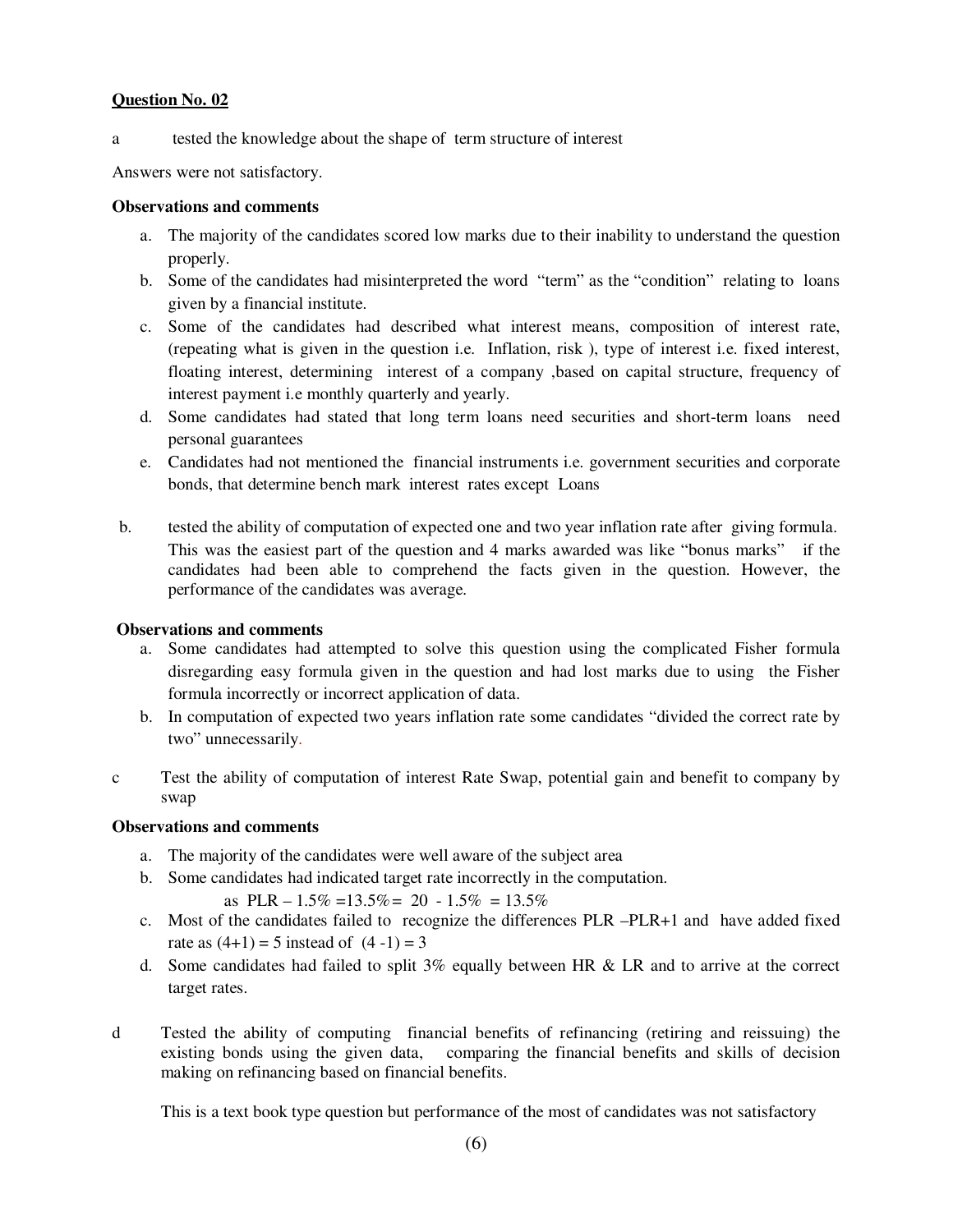#### **Observations and comments**

- a. Most of the candidates calculated only the cost of retiring and cost ofreissuing of bond I.e. cost of call premium and transaction cost.
- b. Some candidates failed to compute the tax effect on transaction cost thus failing to arrive at the correct total cost of refunding.
- c. Most of the candidates failed to compute annual benefit [Rs. 75 mn x  $(6.5\% -4.5\%)$  x  $(1-t)$ ] related to refunding.
- d. Most of the candidates failed, to compute relevant Annuity PV factors related to refunding and to determine PV of the benefits correctly. Thus many candidates had failed to compute NPV of benefits
- e. Some candidates had attempted to use the project evaluation type format to solve the problem but failed after just plug in some figures.
- f. Most of the candidates did not consider the fact that retiring and reissuing has occurred simultaneously.

#### **Question No. 03**

- a . tested the knowledge about the negative synergy effect in mergers.
	- a. There were quite a number of reasons that caused negative synergy impact in mergers but the points of answers of candidates were confined to three or four points indicating lack of knowledge in depth of the subject matter.
	- b. Most of the candidates had repeated few points in different wordings and phrases.
- b. (i) Tested the ability of computation of Net current assets of two companies as at 30 June 2012
	- a. Most of the candidates had calculated **net assets** (NA) instead of **net current assets** (NCA) failing to comprehend that question was to compute **net current assets**
	- b. Incorrect postulation made by candidates assuming the wording of question "**NCA"** was a mistake of the examiner (Few candidates had mentioned this). This may be due to fact that the price in mergers are determined on **NA** basisand preconditioned mentality of candidates indicating that calculation of NA is prerequisite of merger thus computation of NCA is irrelevant.
	- c. Few candidates demonstrated their inability or lack of knowledge to calculate NCA using the adjustments relating to three months operations re: NCA of the last balance sheet figures. They had calculated NCA with the given information adjusting the equity and liability of last balance sheet.
	- d. Some candidates had considered PPE as part of NCA. This is not commensurate with knowledge expected at strategic level of examination.
	- e. Some candidates had failed to add the three months profit and deduct the dividend paid in computing NCA.
- (ii) Tested skills in calculation of Purchase Consideration of P Ltd, Value per share of G Ltd., Number of shares to be issued against purchase consideration of P Ltd, Estimated (theoretical) earnings of G Ltd, Total no. of shares of G Ltd after acquisition, and EPS before and after acquisition.

Compared to other parts of the question the candidates had performed well in this part.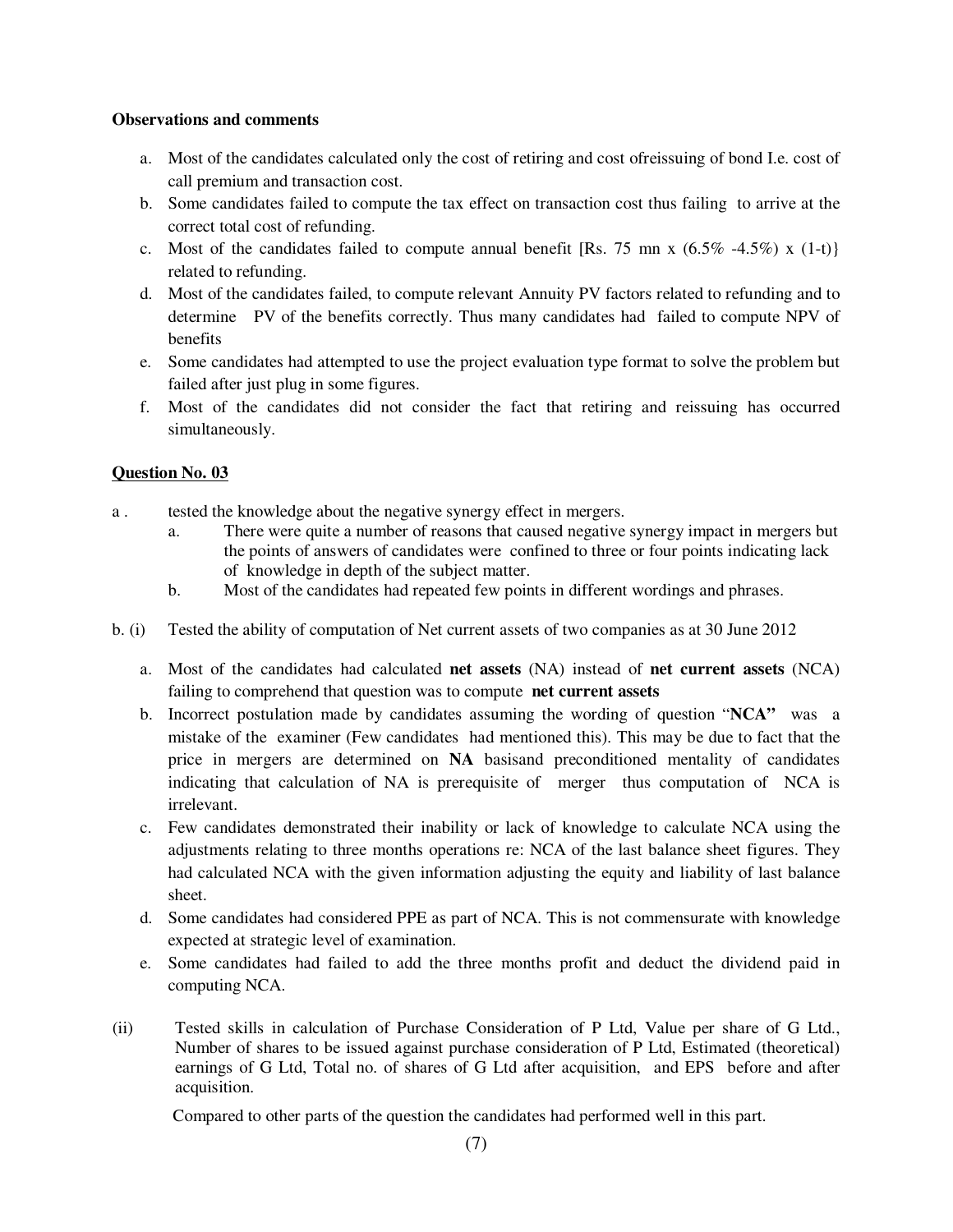- a. Few candidates had calculated the NA value of P Ltd incorrectly.
- b. Some candidates had not calculated NA value of G Ltd on the date of merger. Some of them had taken NA value as at 31. 03.2012 Instead of 30.06.2012.
- c. The majority of the candidates had taken the par value of G Ltd as the NAV per share at the date of merger. Hence the number of shares to be issued had not been calculated correctly.
- d. In computation of estimated (theoretical) earnings of G Ltd after acquisition, the first quarter profits of P Ltd already included in purchase consideration was also added by some candidates.
- e. Some candidates used the net profits after dividends in calculating the EPS.
- f. Some candidates had calculated EPS per quarter without annualizing the profit and had failed to express the opinion whether dilution of EPS is expected or not.
- g. Some candidates had just mentioned the dilution of EPS without calculation to substantiate the statement.
- (iii) Tested the ability of preparation of a Merged Balance Sheet
	- a. Some Candidates had failed to add revaluation reserve and deduct depreciation of the last three months since the last balance sheet date in calculating WDV of PPE as at date of merger
	- b. Some Candidates had failed to calculate current assets correctly adding the trading result adjusting for dividend paid and none cash items of depreciation of first quarter for the merged balance sheet.
	- c. Stated capital determined was also not correct due to the computational mistakes of the candidates in part (ii) of the question.
	- d. Some candidates had added "P" Ltd's reserve to the Balance sheet after the merger that was already included in purchase consideration.
	- e. Some candidates had considered the purchase consideration as an investment in balance sheet and prepared two Balance Sheets indicating the poor theoretical knowledge of candidates regarding the mergers and acquisitions.
	- (iv) Tested the knowledge in identifying the possible implications of settlement of purchase consideration by shares in mergers as against cash (not just settling consideration by share)
		- a. Most of the candidates confined to indicate implication of settling the purchase consideration by shares and failed to compare with implication of settlement by cash as focused in the questions
		- b. Answers of the majority of the candidates were based on dilution of EPS and controlling power only.
		- c. Most of the candidates failed to mention about the negative impact to cash outflow when purchase consideration is settled in cash
- (v) Tested the ability of logical thinking in considering the given information i.e. merging a company having market share in Europe and USA for consumable goods, by a company having market share in Australia for consumable goods and the evaluation of synergistic effects in consequence of merger based on the given information specifically.

The performance of the candidates was very poor

- a. The majority of the candidates had failed to assimilate facts given in the question properly.
- b. The majority of the candidates indicated the positive and general synergetic effects of a merger i.e. expansion of market, advantageous of combined resources, disregarding the specific information given in the question about market of P Ltd.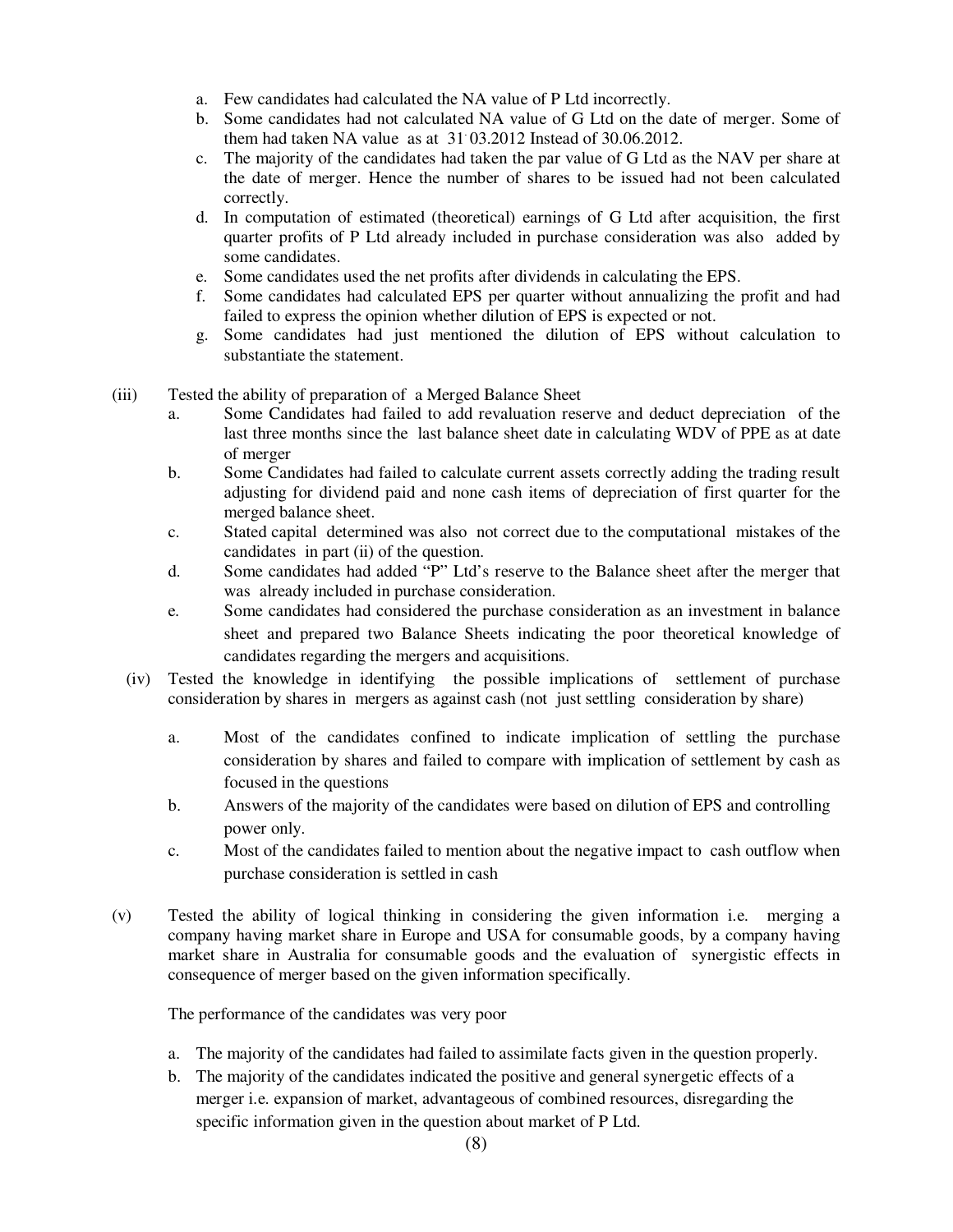- c. The majority of the candidates had failed to understand P limited market was in western countries and the USA and Europe were experiencing financial crisis affecting the market.
- d. The majority of the candidates failed to recognize the nature of the consumable goods supplied by P Ltd., nature of elasticity of demand and difficulty in expansion of market of such items under a crisis situation.
- (vi) Testing knowledge in Forex Management mitigating foreign exchange risks though Forward contract, preference to options vs forward contract in forex risk management

The performance of the candidates was satisfactory

#### **Question No. 04**

Most of the candidates performed well in all the parts of the question and earned satisfactory marks.

- a. Tested the ability to discuss about credit rating based on the quoted statement on rating, specially downbeat aspects of financial distress.
	- a. Few candidates had mentioned about what to look into a company in deciding a rating and what reflect in different ratings.
	- b. Most of the candidates had mentioned about the advantages and disadvantages of having good and bad rates for a firm in obtaining financial credit facilities.
	- c. Very few candidates had mentioned about the impact of future outlook of the firm in rating.
	- d. No candidate had discussed about weaknesses in credit rating or possibility of erroneous rating and its impact.
	- e. A number of candidates reflected their ignorance about credit rating.
- b. i. tested the ability in computation of EBITDA and Debt value using given data immediately prior to a rights issue
	- a. some candidates had computed the Debt value /EBITDA instead of EBITDA/ Debt value without reading the question carefully
	- ii tested the ability of computation of total value of rights proceeds using given data
		- a. A number of candidates interpreted  $2:1$  rights issue as 1:2 rights issue and computed differently
	- iii tested the ability of computation of Debt/equity (Market Value) levels of the company after the rights issue.
	- iv tested the ability of computation of net investment made in right issue by the company after divesting a part of its rights entitlement.
		- a. Performance of the candidates was satisfactory.
		- b. A few candidates had failed to compute the gain on divested part of rights entitlement at Rs. 1 per share correctly. Or ignored it.
- c. tested the skill of evaluating the improvement of risk bearing capacity of company after right issue.
	- a. Performance of the candidates was not satisfactory as the most of the answers were not focused e.g. the situation had changed after right issue and not relevant to evaluate risk bearing capacity of the company, but the general statements of financial status.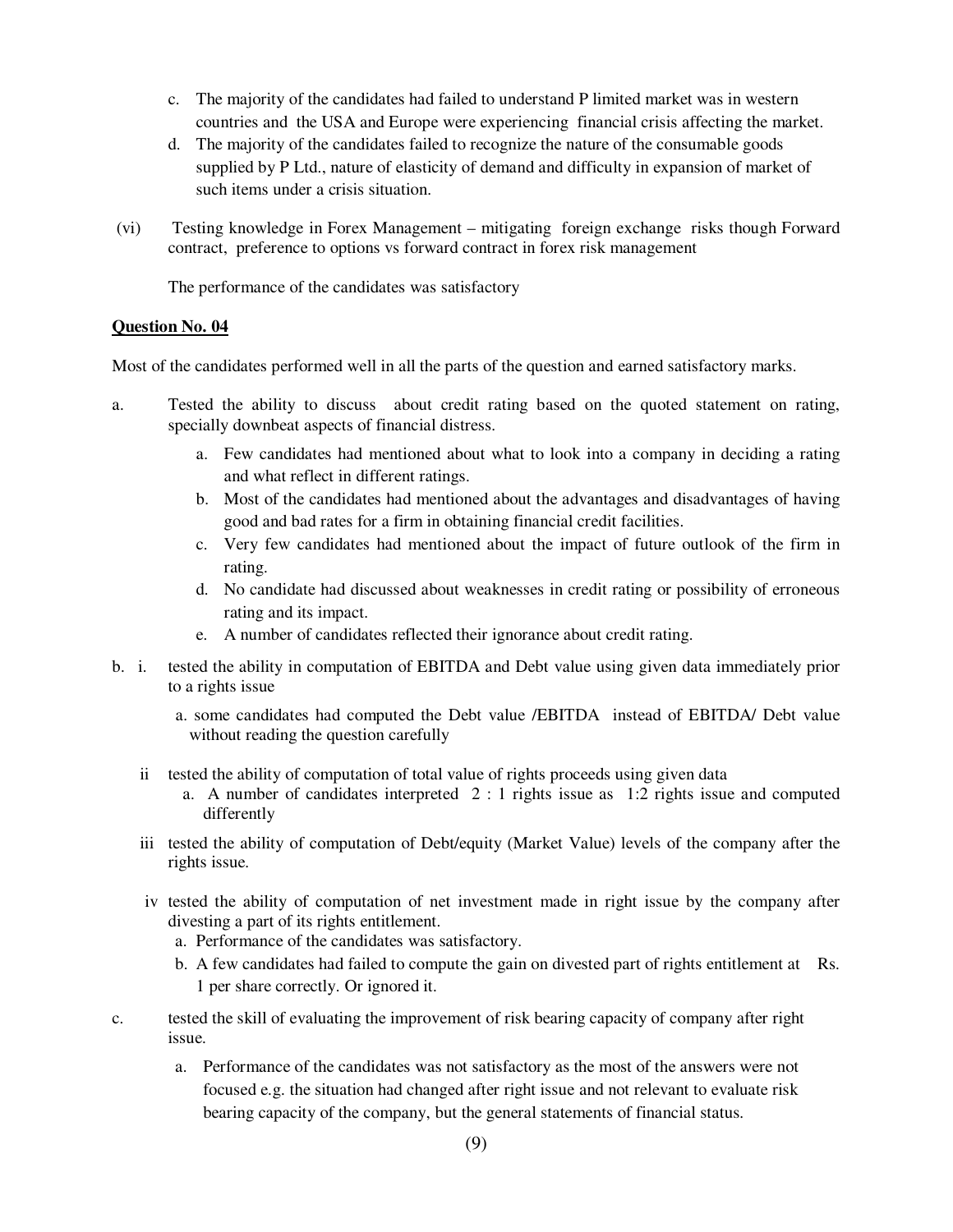- d i tested the ability in drawing up the capital employed structure both before (pre) and after (post) the rights issue.
	- a. Most of the candidates indicated market value of the capital and debts instead of book value for "capital employed structure" .
	- b. The word "structure" appeared to have misguided the candidates to compute market value.
	- ii tested the ability of rating attributable to Dow Agro Seeds Lanka PLC after the rights issue and settlement of debts.

Performance of the candidates was satisfactory.

### **Question No. 05**

### **1. What is tested in the question, observations and comments**

Tested the knowledge in strategic finance, analytical skills in ratio analysis and skills using an appropriate format, structure and presentation of the report

- a. Some candidates have used an appropriate format while describing the issue, building up the answer with a closing paragraph and signature.
- b. About 50% of the candidates had not used report writing format and proper structure in the answer
- c. The candidate who had written the answer with the report form/format had shown their inadequate knowledge on writing internal memorandums (without using opening or closing paragraph placing their signature, etc.).
- d. The candidates had shown inadequate knowledge on interpretation of the ratios. They had given lengthy answers which are not relevant showing their vague knowledge or not having a clear understanding about the subject.
- a. Tested the knowledge about Importance of linking capital budgeting process with Corporate Strategy.

Performance of candidates was satisfactory

- a. Some candidates had given irrelevant answers with repetitions "in a different way"
- b Market Value Addition
	- a. Most of the candidates have not written the MVA formula. However, most of them have worked out the mathematical part correctly
	- b. Some candidates had not attempted this part
	- c. Few candidates had misunderstood the Market Value Addition (MVA) as "Book value Market value".
- c. Economic Value Addition of the company
	- a. Most of the candidates have not written the EVA formula but they have worked out the mathematical part correctly.
	- b. Most of the candidates had answered satisfactorily. However, some candidates have given essay type answers without showing calculations.
	- c. Market value of the capital has taken for the EVA calculation instead of taking capital employed.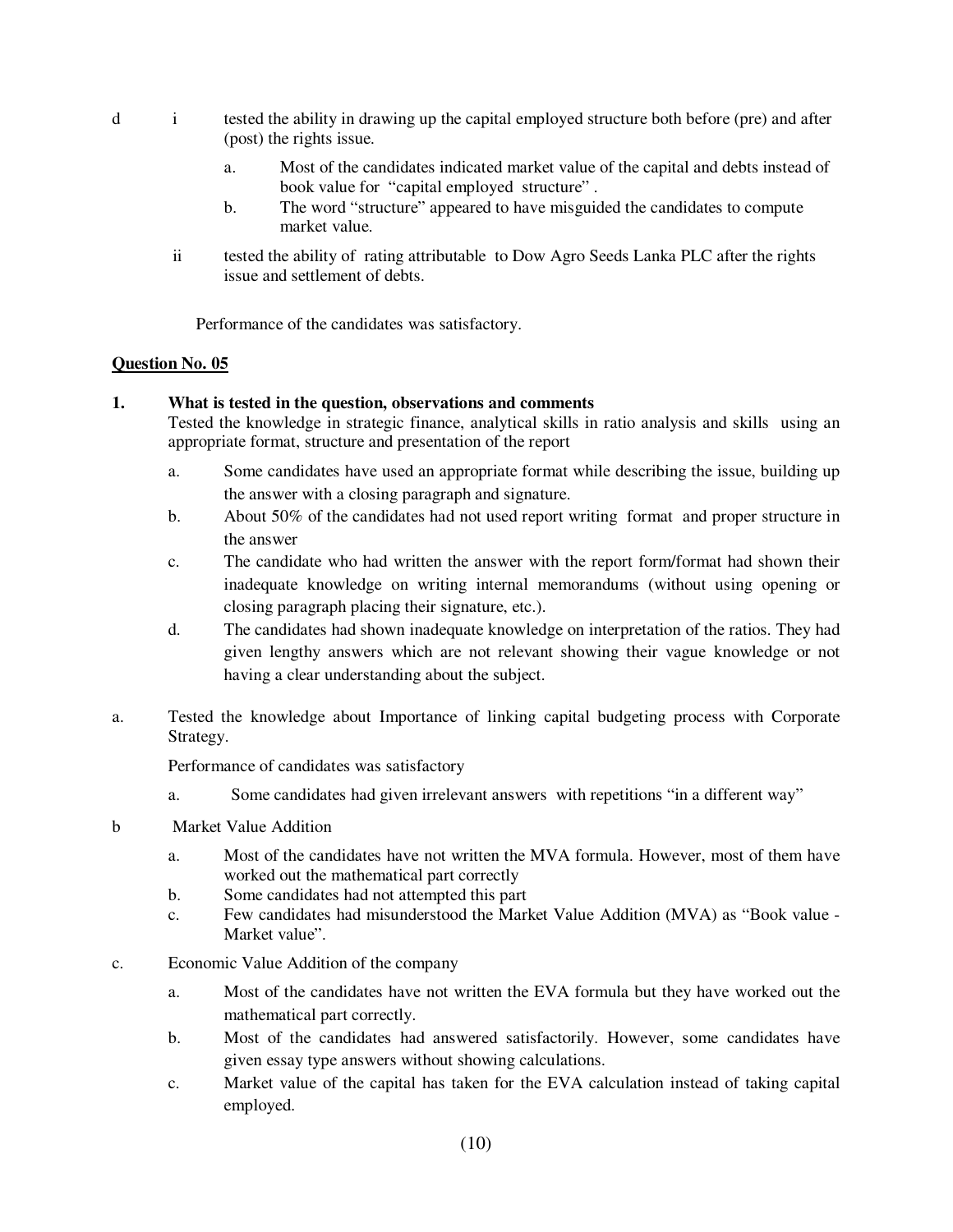- d. In computing EVA some candidates had used CoC instead of WACC.
- e. Book value of debt and equity had been taken instead of taking market value to calculate **WACC**
- f. Even though the company was a geared one, most of the candidates have treated it as an un-geared company, and calculated cost of equity instead of calculating WACC.
- g. Some candidates have treated EAIT as NOPAT instead of arriving NOPAT using EBIT  $(1 - t)$  formula.
- h. Some candidates ignored the effective tax rate of (kd) in computation of WACC
- i. Almost all the candidates had not calculated the charge for cost of capital of Rs. 183.60 correctly or have not attempted to calculate it.
	- j. Knowledge of some candidates seem weak as indicated in the calculation of WACC by using both MV of capital and book value of capital giving two alternative answers using both methods.
- d tested knowledge regarding impact of financial ratios on operating decisions, financing decisions and taxation on Return on Equity
	- a. A number of candidates had not attempted this part.
	- b. Interpretations of ratios were very weak .
	- c. Some candidates had calculated irrelevant ratios or ratios incorrectly.
	- d. Most of the candidates had shown inadequate knowledge about calculating ratios and interpretation of results.
	- e. Most of the candidates had not used the correct formula.
- e Comparison of Sales Growth Rate with Sustainable Growth rate
	- a. Most of the candidates had calculated growth in sales and sustainable growth rate correctly.
	- b. Most of the candidates had not explained the impact of these ratios to the organization.
	- c. Only a few candidates had interpreted the financial status of the company.
- f tested the knowledge about return spread and ability to create value of a company
	- a. Performance was very poor as the most of the candidates were not aware of what "Return Spread" means.
	- b. Most of the candidates had not answered this part. Less than 1% of the candidates had correctly approached the question.
	- c. Few candidates had calculated ROE instead of ROIC and had compared with WACC
- g tested the knowledge about other important factors that should be considered in achieving company's "sustainable growth"
	- a. Performance wassatisfactory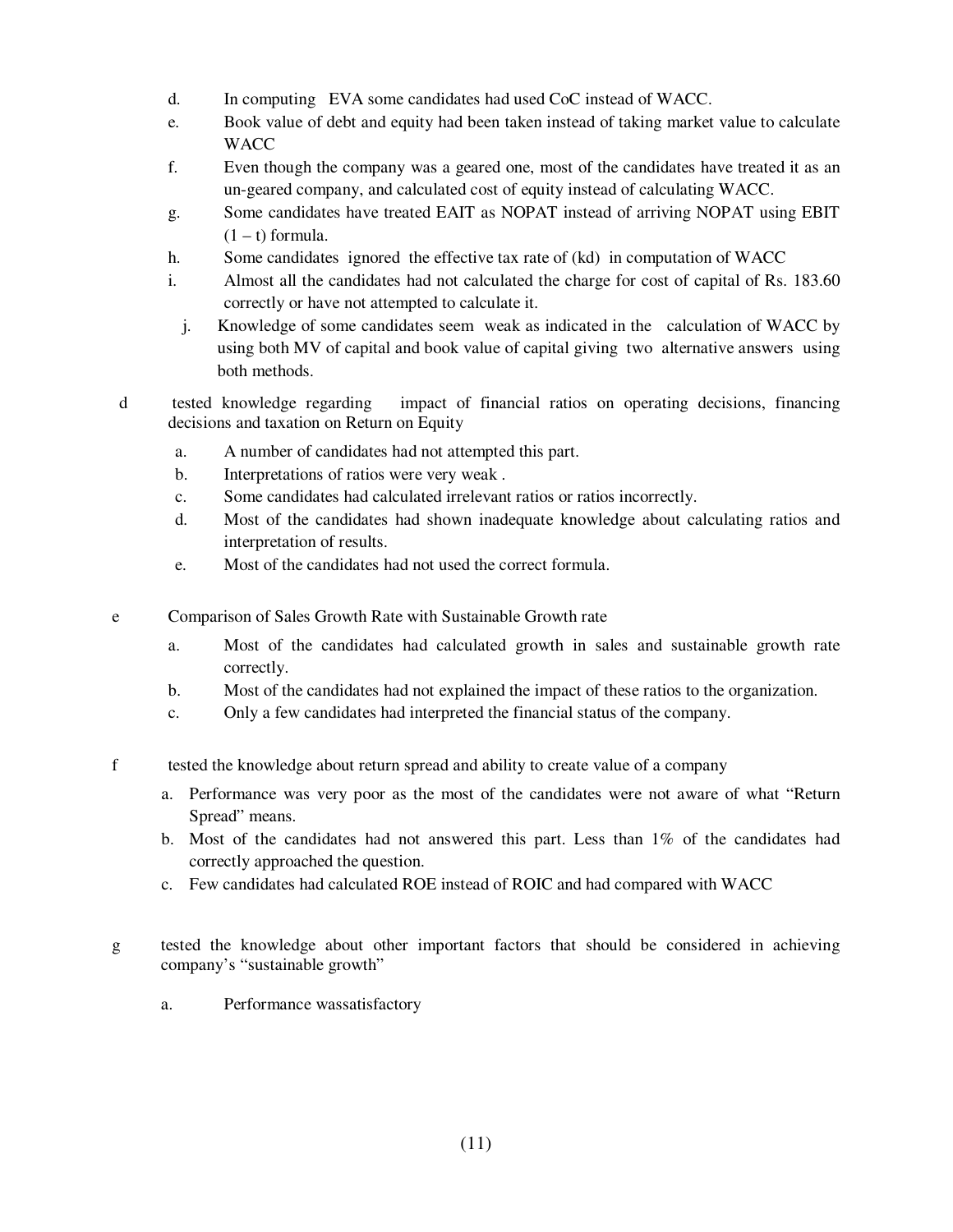#### **General comments**

- It appears that the quotations given in the Question no. 1, 3 and 4 had not lead the minds of candidates to the focal area of the questions as expected.
- It is apparent that candidates were unable to grasp various facts given in the question paper and answers expected from them for the given situations
- Most of the candidates did not have an in depth knowledge and analytical ability required to produce quality answers to the questions in this SFM paper
- It appears that the poor standard of the English in answer scripts had further weakened the ability of candidates to demonstrate the subject knowledge that they may have acquired in the process of successfully completing of previous stages of exams. The hand writing of some candidates was "illegible". Grammatical mistakes and syntax errors were also observed in a large number of answer scripts.
- Answers for theory part of the question were very poor and candidates earned marks mostly in computation of problems.
- Applications of knowledge to the facts given in questions in answering questions was also very poor.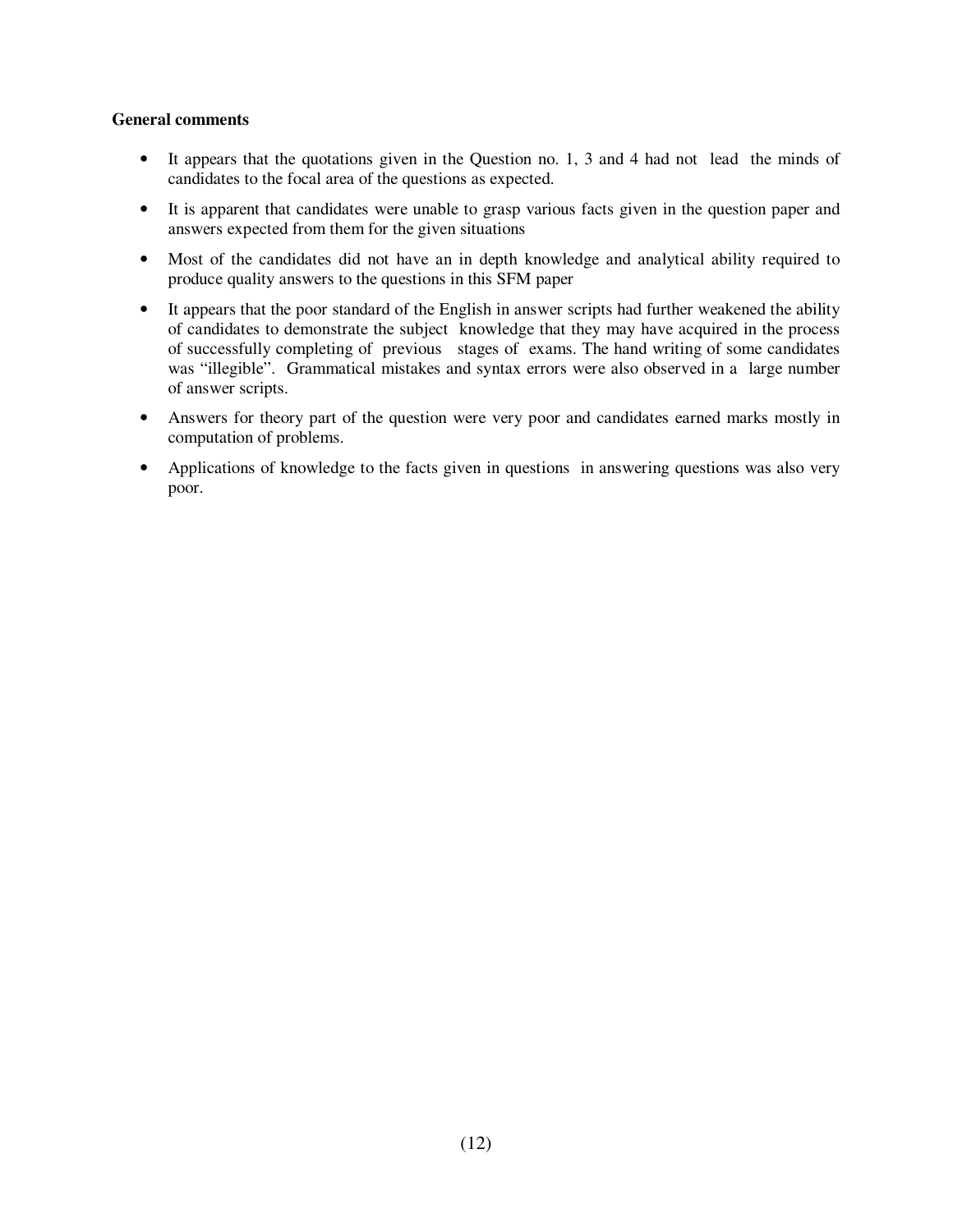# **THE INSTITUTE OF CHARTERED ACCOUNTANTS OF SRI LANKA**

## **Business Strategy and Knowledge Management – June 2012**

#### **Question No. 01**

- 1. The diagram given in the suggested answer was not drawn by the candidates whereas they have listed generic forces. (Listing awarded full marks)
- 2. 50% of the candidates have answered the 5 competitive forces for the parts (a) and (b) and they did not gain any single marks on that.
- 3. The above theory explained (comment 2) in details by the most of the candidates and wasting their time for the part (a) and (b).
- 4. Candidates have discussed about strategic clock and marks were given for the relevant points.
- 5. Some candidates have compared the cost structure of mobile phone companies and discussed about the sharing of telecom/mobile towers (part (c) of the question)
- 6. Candidates have not accessed to the additional reading prescribed book for this level.
- 7. As in the suggested answer, candidates have not discussed the answer for part (c) and most of them discussed only few points such as economy of scale and other cost reduction ways.
- 8. Point (a)  $\&$  (b)- candidates have not discussed the best cost provider strategy as given in the suggested answer.
- 9. Maximum marks  $8\frac{1}{2}$  was given those who shown fair knowledge of the question.
- 10. Some of the remarks given by the candidates in answer script is as follows:
	- This question is confused because 4 generic strategies and question asked about 5 generic competitive strategies.
	- According to Porter there are only 3 strategies and not five
	- Question asked generic competitive strategies. There are 3 such generic strategies, question says 5
- 11. Some candidates have explained the same points for part (b) as discussed for the part (a).

#### **Question No. 02**

- 1. Part (a) of the question was purely based on study materials given to the students and the candidates have answered it fairly and they did not discuss/apply it practically to the business environment.
- 2. As given in the suggested answer for the part (a), candidates have not answered that level and they have not read the additional reading for this part (a).

Part (b) of the question was based on additional reading books and candidates were hardly given correct answers.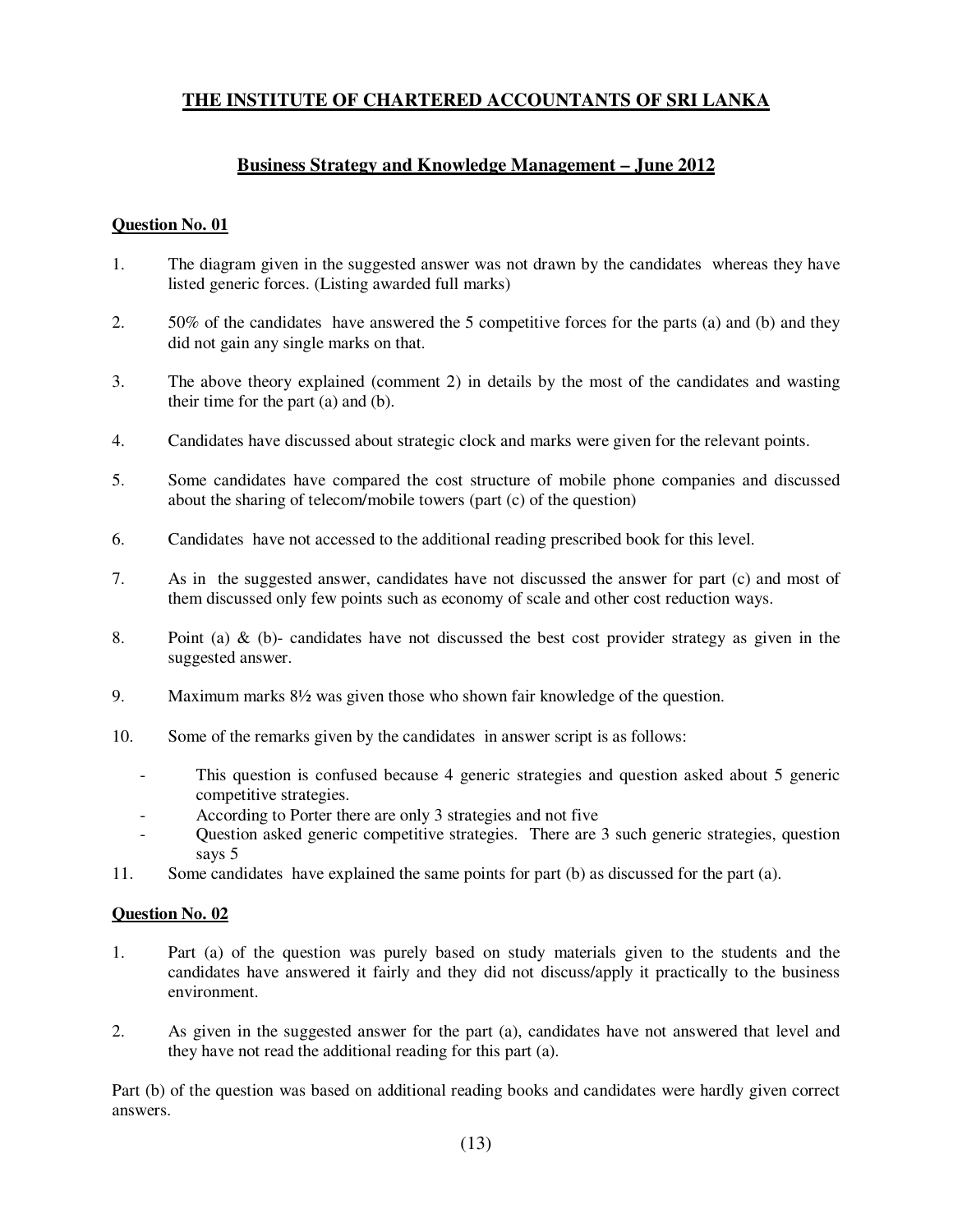- 3. Some of irrelevant answers are:
	- Company is in business from long time
	- Export oriented company.
	- Import the good/traditional items.
	- Cost to introduce new product to the market.
- 4. Part (c) was based on additional reading and it was very poor performance shown by the most of the candidates.
- 5. Most of the candidates had not attended part (c) of the question at all.

### **Question No. 03**

- 1. Part (b) of the question was attended by the some of the candidates satisfactorily and obtained 2 ½ marks out of 3 marks allocated for the question.
- 2. Candidates hadshown fair knowledge about TQM but some candidates had written irrelevant answers.
- 3. Part (a) and (b)- some of the irrelevant answers were;
	- Top management/middle management
	- Prepare annual budgets/provide help desk.
	- Vision/mission, goals/objectives.
	- SWOT / to identify the critical success factors.
	- Organization functions.
	- Commitment of employees/build strong culture focus of external research/finance review.
- 4. Candidates should have read all prescribed additional reading for this level.

#### **Question No. 04**

- (a) 1. The way question appearing and relevant to the case study, candidates had explained in detail only multi form structure and thereby they gained maximum 2 marks.
	- 2. Candidates had not discussed other structures and internal control in M Form structure whereby they lost 4 marks.
	- 3. Some candidates attempted part (a) and shown fair knowledge about the structure and internal control of the M Form structure.
	- 4. Marks were given for all relevant structures discussed by the candidates and some of them discussed only structures without internal control of the M Form structure. (lost 2 marks)
	- 5. Candidates got confused about the business structures are only relevant to the question or all other structures (marks given for all cases)
	- 6. Internal controls Application of internal controls in M Form structure were not identified by the candidates properly and they had discussed about audit committee, business strategy, strategy operation, organizational strategy etc.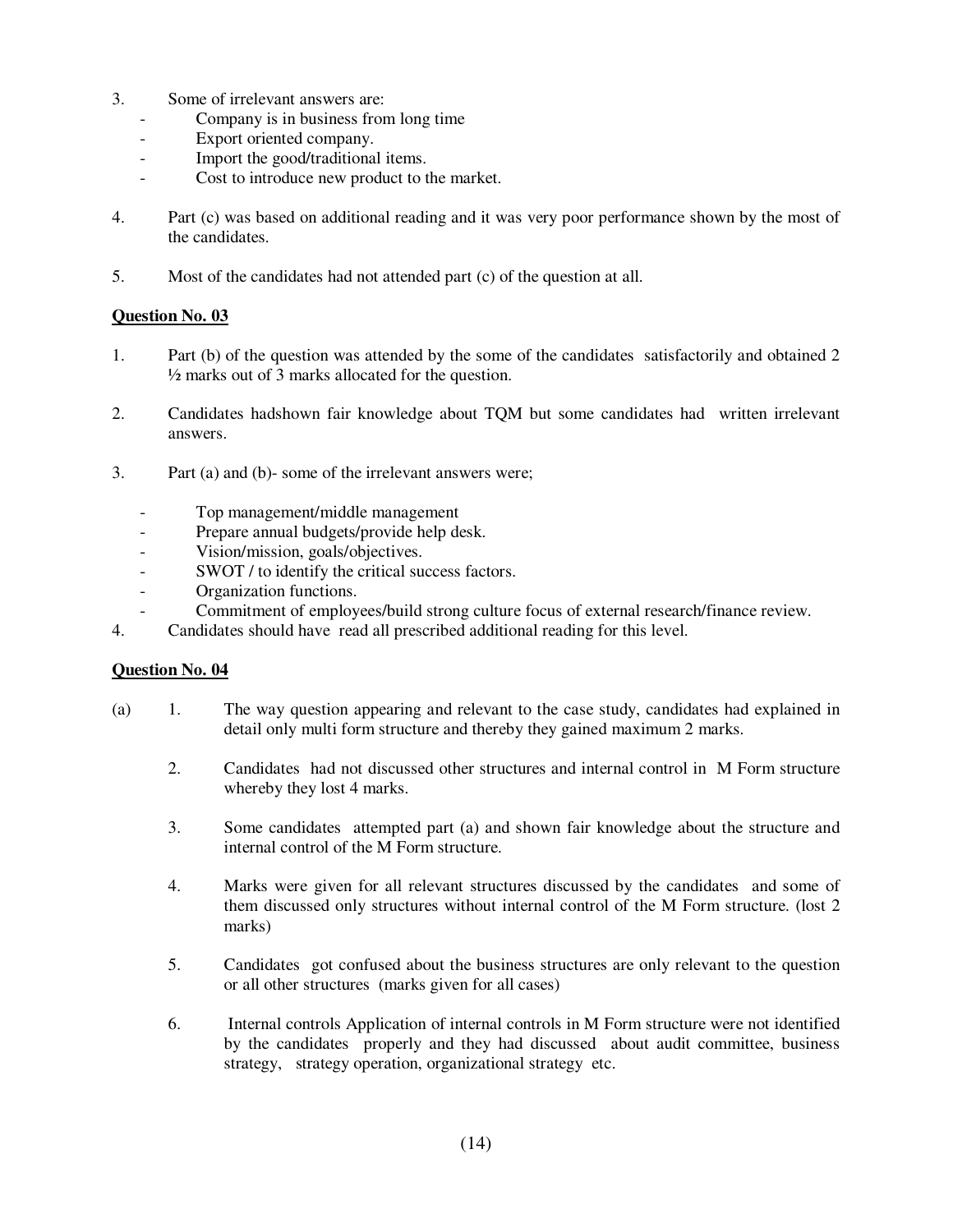- 7. Considering the fact that most of the candidates workat audit firms, it is noted that practical experience regarding business environment was lacking. Institute lecturers should conduct seminars based on the practical situations.
- (b) (i) Candidates had fair knowledge about the merits and demerits of the M Form structure and obtained up to 2 ½ marks out of 3.
	- (ii) The practical application of M Form structure relevant to the case was not attended properly by around 90% of the candidates.
	- (iii) Some of the candidates answered following irrelevant points.
		- a. Men, money, machines, management, method, market.
		- b. Discussed the merits and demerits of the marketing.
		- c. By discussing merits and demerits only, candidates lost 3 marks from the part (b) of the question.
- (c) (i) Most of the candidates explained strategic leadership in general.
	- (ii) The key capabilities of strategic leader were not discussed as given in the suggested answer. Full marks were given for all the points they discussed relevant to the strategic leadership.
	- (iii) Most of the candidates, around 60% had identified only the importance of strategic leadership in motivating employees but other capabilities were not highlighted.
- (d) i. Candidates could have obtained certain marks by just attempting this question.
	- ii. Developing human capital for the success of organization Candidates answered fairly reasonable way.
	- iii. This part was not discussed in detail by the candidates as expected by the suggested answer. Fair explanation given by the candidates was considered for awarding marks
	- iv. Poor performance and not attempting part (d) also was noted.
- (e) 1. Very few candidates obtained reasonable marks for the part (e) of the question.
	- 2. Under this part fair number of the candidates described knowledge orientation.
		- What we actually know.
		- What we think to know.
		- What we need to know.
		- What we don't need to know.
		- What would be useful to know.

Some of the wrong explanations given by the candidates were as follows.

- SWOT analysis/Critical success factors
- Culture of the firm / core competency.
- Discussed the activities of the HR division.
- Key dimension degrees of satisfaction levels and loyalty levels of employees.
- 5. Only few candidates attempted part "e" of the question.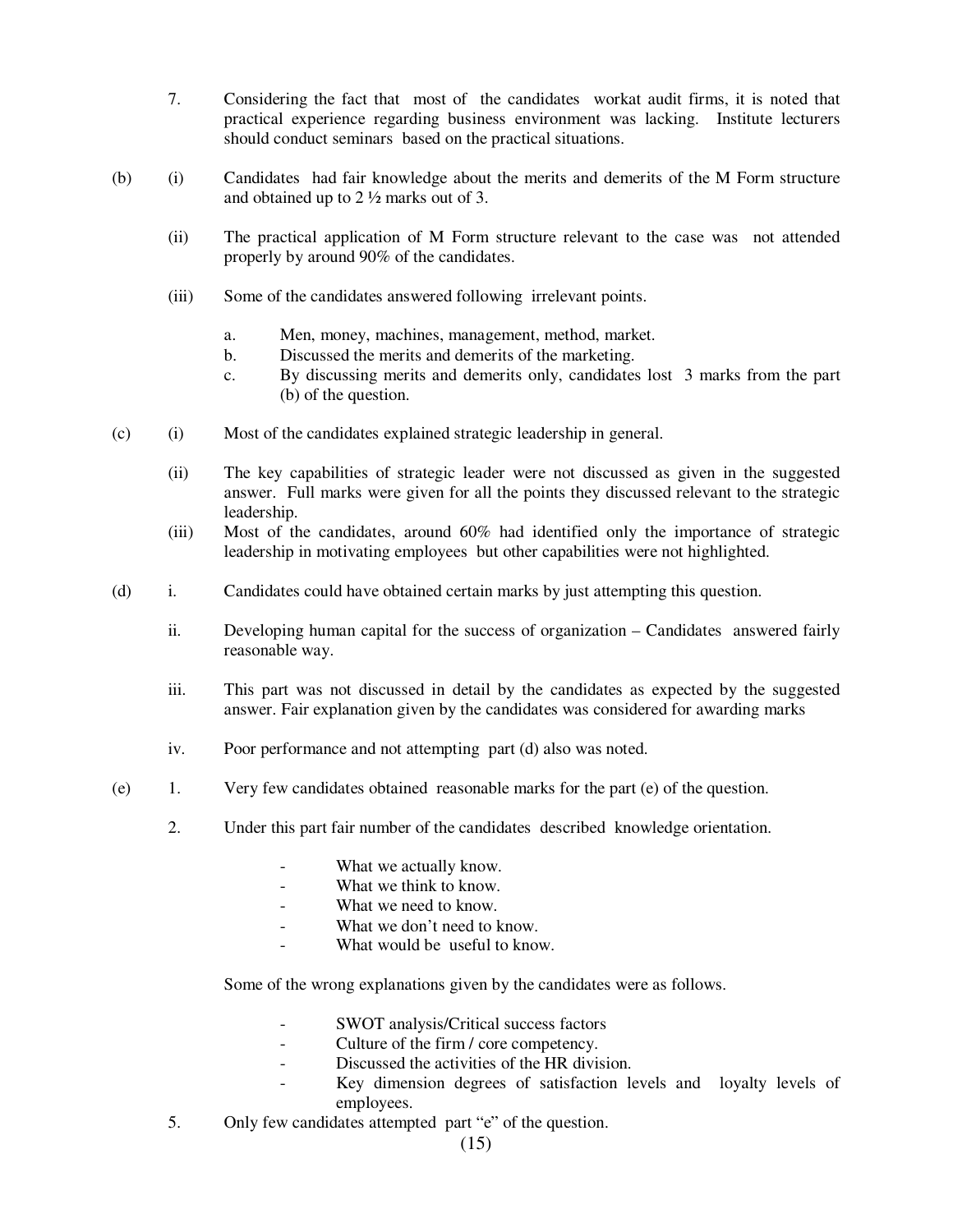### **General**

- 1. Candidates should pay due attention for the additional reading materials prescribed by the CA Sri Lanka for this level.
- 2. Need to read question carefully and attempt all parts of the question.
- 3. Out of the candidates 90% obtained less than 10 marks for the question 4 due to poor preparation and lack of knowledge related to additional reading materials.
- 4. There were candidates who obtained zero marks and for the question 4. Some had not attempted the question.
- 5. Illegible handwriting was a frequent phenomenon.

#### **Question No. 05**

Majority of the candidates did not fare well and were able to get 9 to 1 marks out of 20. The main issues was most of candidate did not clearly understand the case. Candidates should carefully read the case and they should get clear idea about case before answering.

In part (i) of question majority of the candidates were given correct answer by giving detail explanation on benefits.

But in part (ii) most of candidates misunderstood the 'application areas and relevant organisations'. Most of them were given processes such as knowledge generation, knowledge authorization, knowledge validation, knowledge sharing and knowledge updating . instead of application areas. None of them had given very good answers with appropriate knowledge organization and justification.

In part (iii) most of candidates did not answer well, did not understand the required structure and its necessity.

In part (iv) most of candidates well understood and given very good answers. Majority of them identified CICO portion and other knowledge management experts.

#### **Question No. 06**

Majority of the candidates explained knowledge management chain by giving correct answers for part (i). Most of the candidates correctly identified the knowledge acquisition phase. But some of the candidates identified mostly affected phase as a knowledge application which was incorrect.

In part (ii), candidates explained intranet and extranet. But they did not properly answer for question asked. They did not give correct examples and in general answers in this part was not up to the standard. In part (iii) almost all the candidates clearly explained Anthoney Hierarchy with pyramid diagram. Most of the candidates obtained full marks for this part.

In part (iv) most of candidates listed out four important aspects that need to be checked to ensure the quality of information. But their explanations on importance were not correctly done.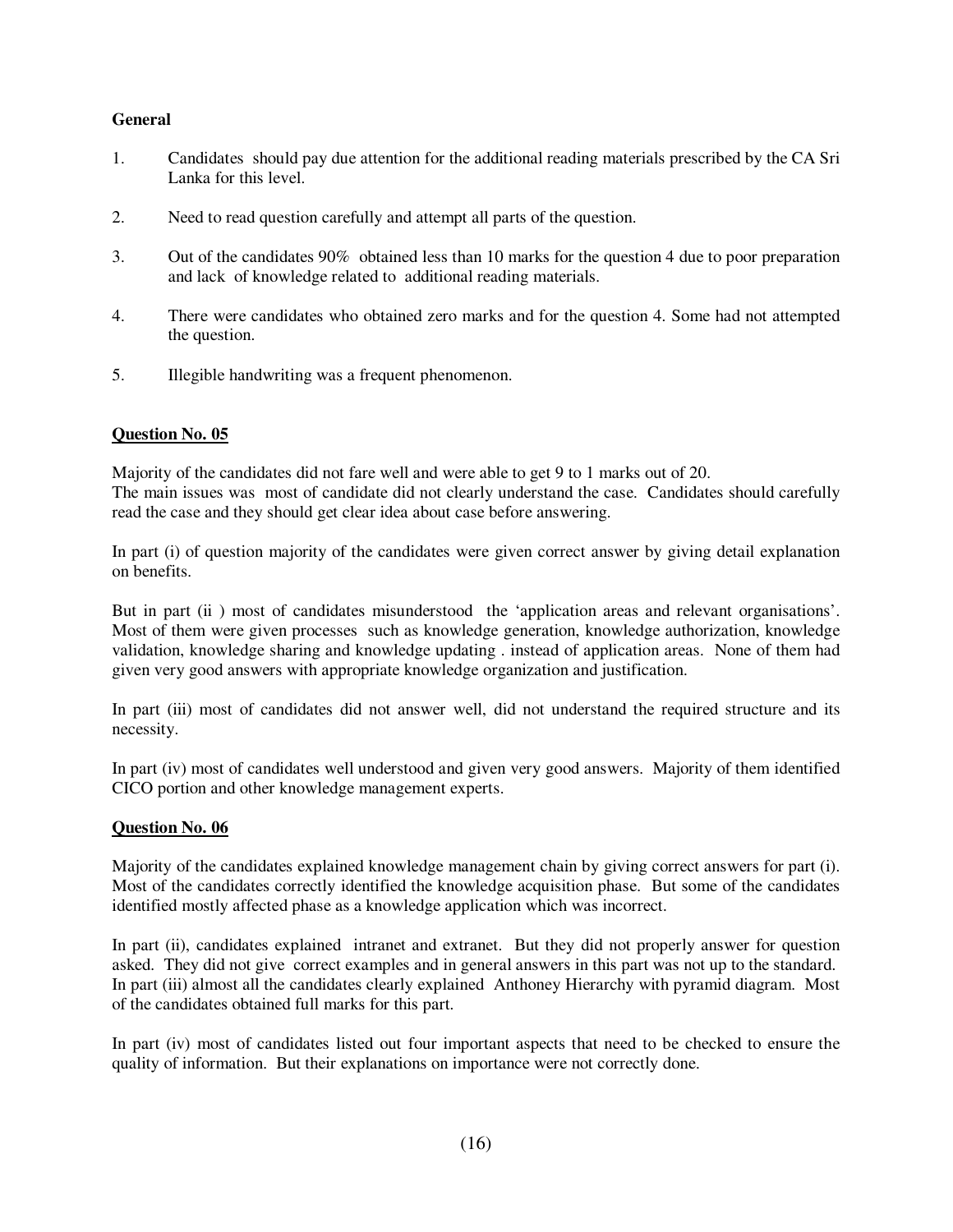#### **Question No. 07**

Majority of the candidates were able to get  $8 - 9$  marks out of 10 marks. Most of them clearly understood the all parts of this question.

In part (i) moat of the candidates were clearly driven by the relationship between 'time taken to learn' and experience gathered with graphical representation of learning curve.

Impact of cost of production also was discussed in annually by most of candidates with graphical explanation of experience curve.

In part (ii) impact of social networking on knowledge management also was clearly explained with good examples by the candidates.

Therefore answering in this question was in very good level.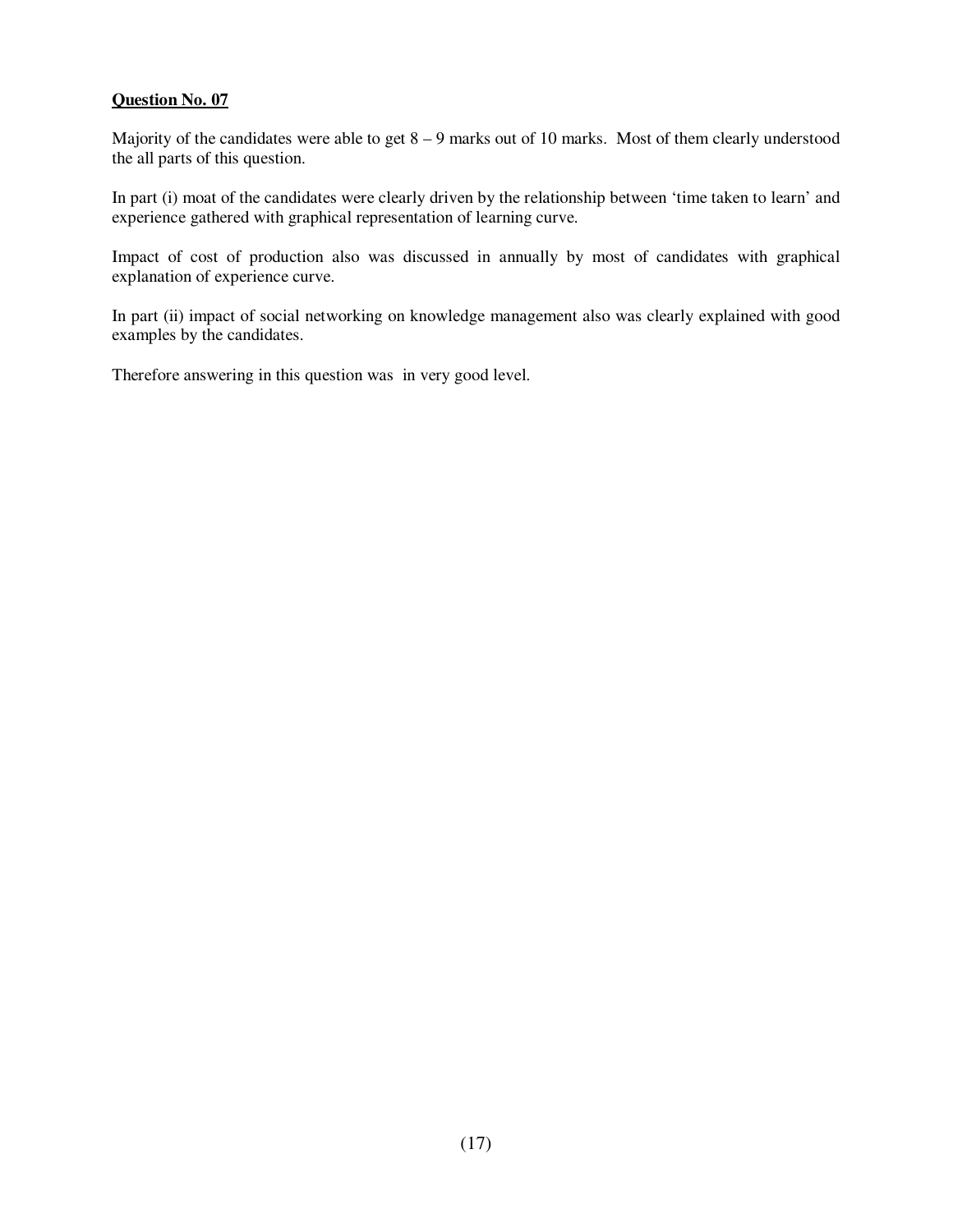# **THE INSTITUTE OF CHARTERED ACCOUNTANTS OF SRI LANKA**

# **Advanced Audit and Assurance – June 2012**

## **Question No. 01**

The question has tested candidates' knowledge on assessing control environment of a company which is a subsidiary and ability to identify matters which warrant a special attention in an audit planning phase based on given scenario. Also the question has attempted to test candidates on some accounting issues relating to those matters by requiring explainingwhy special attention should be paid. Related areas were LKAS dealing with revenue recognition,related party disclosures, eventsoccurring after reporting period, PPE revaluation and depreciation of intangible assets, accounting for changes in foreign exchange rates and accounting for investment in associates.

Majority of the candidates have obtained 40% or more out of 37 marks allotted for the question.

Standard answer to this question is more specific and therefore weaker candidates tended to score badly. There were some candidates who have written lengthy answers on matters such as corporate governance, SEC requirements, Companies Act requirements, group audit, work of component, and auditors global economy which were not directly relevant to the question .

Invariably this would have resulted in time constrain for them to answer the other questions.

Part (a)- This part of the question was answered satisfactorily by majority of the candidates and obtained 3 marks or more out of 5 marks.

- Some candidates however mentioned about corporate governance requirements, such as composition, balance, performance appraisal of the Board Audit Committees, Chairman's role, Compliance and Risk Management Committee .whichwere not directly related to the given scenario and did not earn any marks.
- Many candidates failed to identify the fact that CEO's role was dominant and as a results there could have been pressure on the management to show a desired target.
- Not having independence for the internal audit as all required reports are sent to CEO by the outsourced firm is missed by many.
- Some candidates however, stated that control environment in the given situation is strong which in fact is not correct.

Part (b)- Majority of the candidates have obtained 40% or more out of the 32 marks allotted for this part.

Many candidates were able to correctly identify revenue recognition, related party transactions. ERP system (intangible assets), revaluation of buildings, investment properly valuation, unusual fluctuation in assets, liabilities, expenses, and income appearing in the financial statements, and accounting for investment in associate. However they could not explain in sufficient depth, thus could not earn full marks.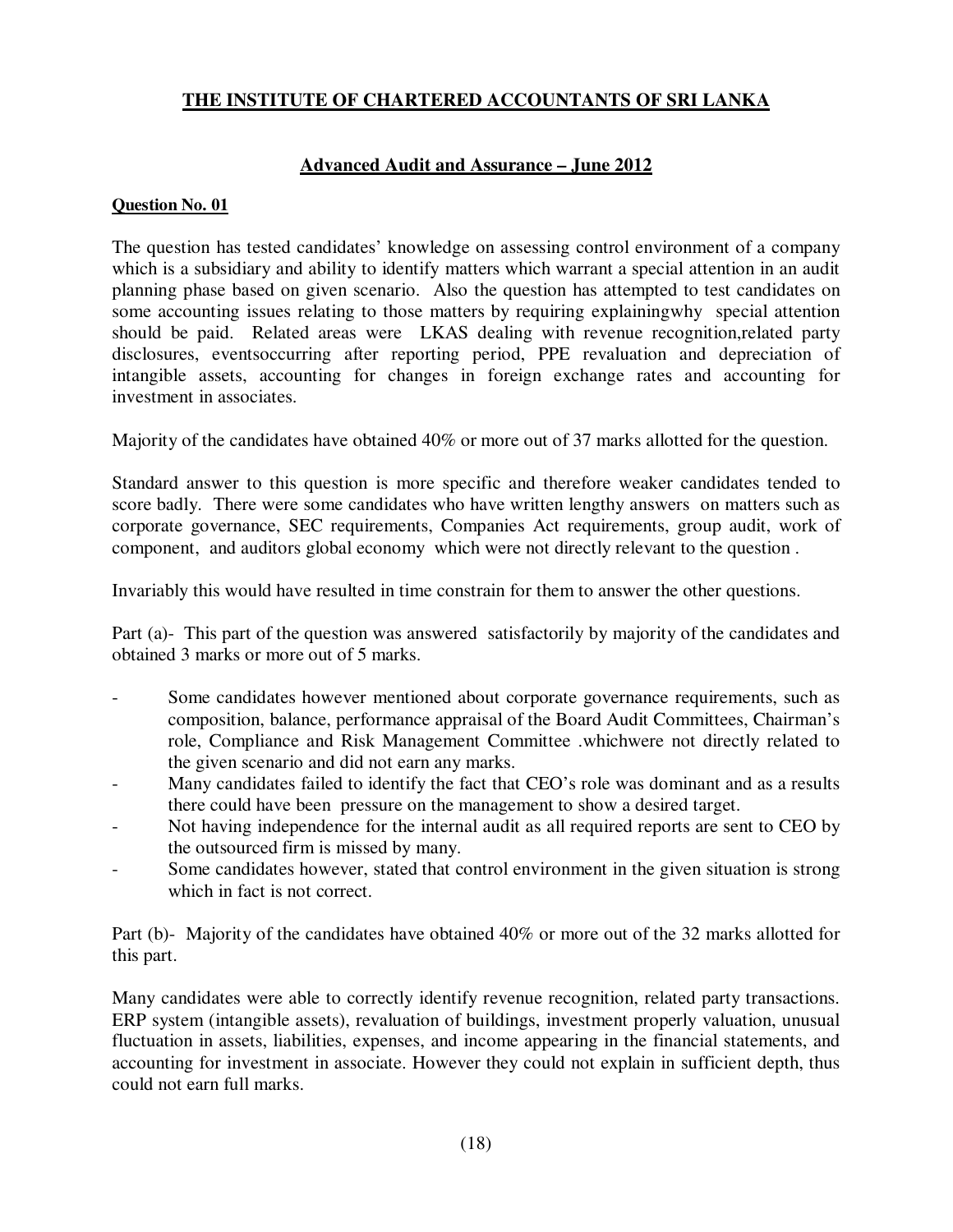Some candidates failed to mention the following significant matters.

- Assets and liabilities denominated in foreign currencies to be translated at closing rate (year and rate) and the exchange gain or loss to be included in the profit and loss instead of revaluation reserve – LKAS 21.
- Significant exchange variation experienced during the post t balance sheet period resulting material non-adjusting event which warranted disclosure (LKAS – 10).
- Building depreciation over 25 years instead of say 40 to 60 years which was an unusual practice.
- Not having frequent revaluation. The land revaluation was done over 6 years ago.
- Carrying value of derecognised assets to be charged to PPL instead of revaluation reserve  $(LKAS - 16)$
- Not identified the gap of the year end of the associate of the company should be 3 months and as the gap is 6 months the requirement of draft accounts as at 31 March 2012 for the purpose of calculating equity method of accounting.
- Not identified the fact that investment property of the associate was carried at valuation and that of OMG PLC was at cost.

Some candidates did not interpret the standards properly and wrote irrelevant answers as follows:

- Treatment of recognizing exchange loss/gain in the reserve in the reserve account is correct.
- Significant exchange rate movements which are material (post balance sheet) should be adjusted instead of disclosure.
- Charging the carrying value of derecognized assets to revaluation reserve is correct.

# **Question No. 02**

The question has tested knowledgeof the candidates on theory and application of SLAuS 510 – Initial Engagement – Opening Balance and SLAuS 705 – Modification to opinion and 706 Emphasis of matter paragraph.

This question also had been attempted by most of the candidates and about 30% of them have obtained more than 9 marks. Only part (b) had been answered satisfactorily.

# Part A

Many candidates displayed their lack of knowledge on the SLAuS 510 dealing with opening balance when the financial statements are audited for the first time or when financial statements for the prior period were audited by another auditor.

Some candidates have stated incorrectly that new auditor need not worry about 2010 audit. The other irrelevant answers observed were as follows:

- Check the date of the audit report.
- Discuss with the previous auditor.
- Evaluate the audit opinion.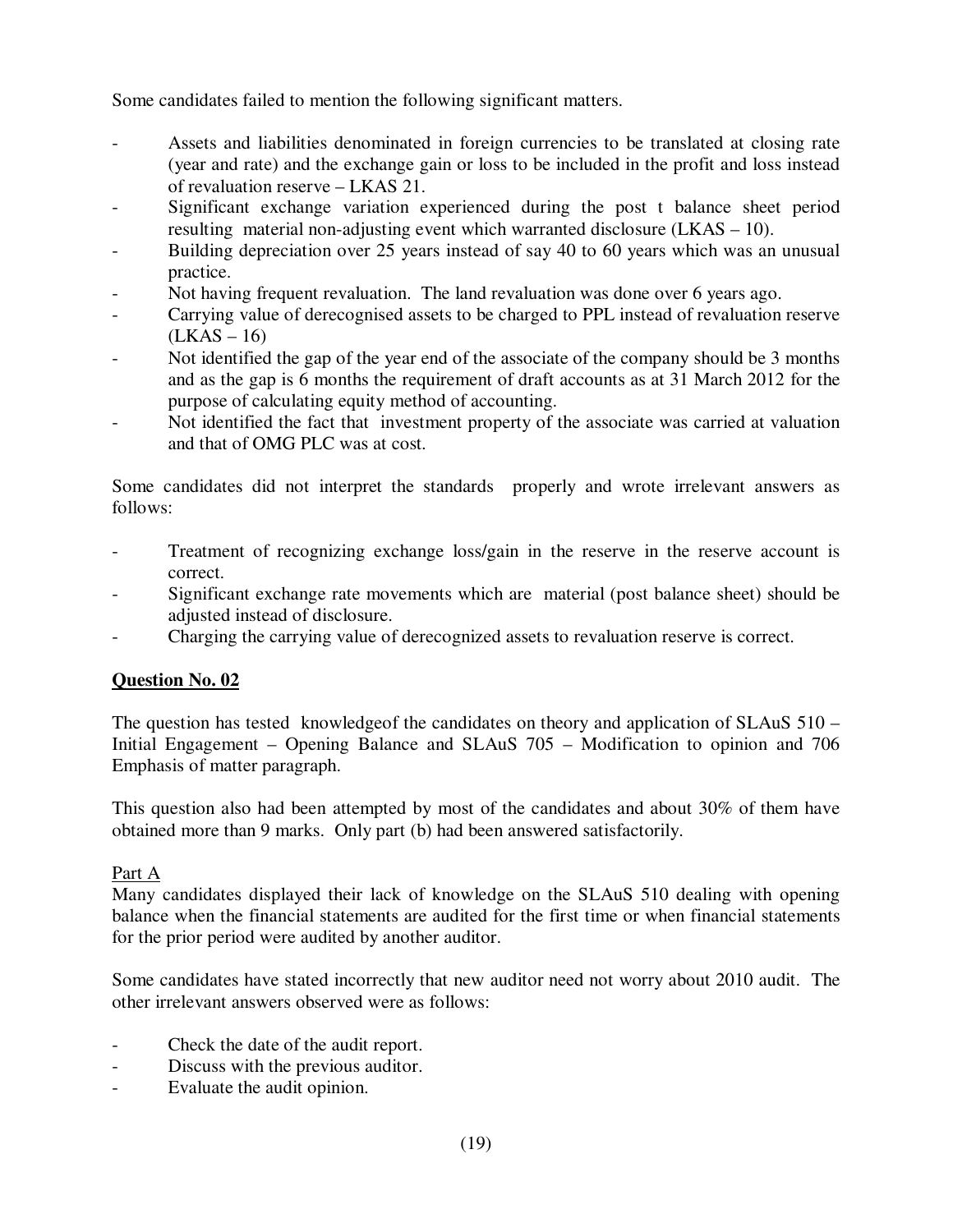In the case of 2011 balance the irrelevant answers observed were;

- Checking comparative figures.
- 44% increase in inventory compared to 2011 balances.
- Debtors too decreased by 41\% compared to 2011.
- Discuss with the management as to why they have not reappointed the previous auditor.
- Issue a qualified opinion.
- Verification of debtors calling for confirmation.
- Verification of land physical verification.
- Long term loan checking subsequent payment.

These answers show that many candidates had not studied the relevant auditing standard.

Only few candidates mentioned about the need for reviewing the predecessor auditor's working papers for 2010 balances.

A good number of candidates have listed normal audit procedures for verification of balances given in question which carried no marks.

# Part B

This part of the question was reasonably attempted by most candidates. However, there were some candidates who had not understood the question properly and given irrelevant answers. For example,

- Some candidates wrote the content of the auditor's report while some others reworded the opinion in a different form to express a qualified opinion.
- Some candidates thought leaving out of inventory from previous production order was an oversight and could be utilised them in a subsequent production orders. Hence this did not affect audit opinion.
- Some candidates suggested a disclaimer of opinion as there was a scope limitation arising from these two issues.
- Some candidates had no clear idea about emphasis of matter paragraph and the circumstances under which such a paragraph is added.
- Some stated that liability arising on the law suit filed against the company needs to be provided although it was mentioned in the question that the case was at the preliminary stage and company filed a counter action.

# **Question No. 03**

The question has tested the following.

- (a) Merits and demerits of rotation of auditors.
- (b) Matters to be considered prior to an acceptance of an audit.
- (c) How a fraud detected would affect audit work and audit report.

The majority of the candidates were able to answer part (a) and (b) fairly well. However, answers to part (c) were not upto expectation.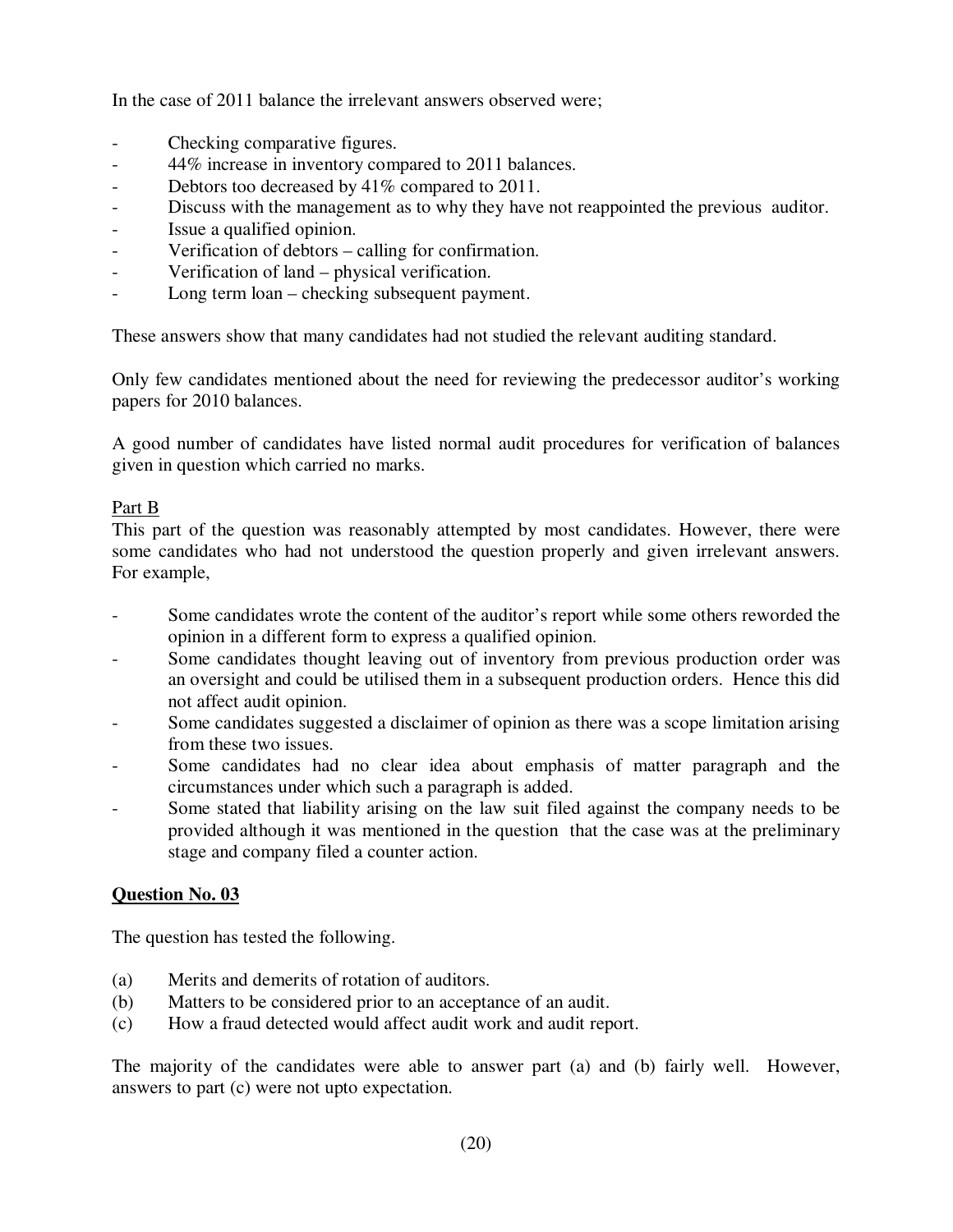Common errors were as follows.

part (a)

- some candidates stated that this was in compliance with SEC Regulations which was a merit of audit for rotation.
- Some had confused the merits of auditor rotation with demerits of auditor rotation.
- It may be difficult to rotate the auditor for a small firm and this was a demerit..
- Few candidates were not aware the meaning of the words merits and demerits and have given irrelevant answers.
- Some candidates had explained the same point over and over again sometimes in different way.

# Part (b)

- Some candidates wrote about the procedure for appointment of auditors as per Companies Act which was not required.
- Some have elaborated more about communication with outgoing auditor.
- Some others have written about terms of engagement and content therein.
- A good number of candidates mentioned about the necessity to discuss with management regarding the nature, environment, and internal controls of the business which were not relevant as the engagement was not yet accepted.

# Part (c)

- Some candidates mentioned responsibilities of the management for prevention and detection of fraud.
- A quite number of candidates concluded that this fraud was material and suggested to qualify the audit report.
- Hardly any candidates referred to the corresponding figures and their relevance.
- The fact that discovery of the fraud would result in placing less reliance on internal controls and the necessity to increase substantive audit procedures was omitted by many.
- Even though some candidates determined Rs. 80,000 was not material, they forgot to say whether it warrant a qualification either in the last year or this year's financial statements.
- Although the question required to discuss the effect of fraud on three areas, namelyeffect on financial statements, audit work and audit report, some candidates had not done so. They wrote more on effect on audit report, such as qualified opinion, disclaimer, adverse opinion and emphasis of matter giving lesser attention to other areas.

# **Question No. 04**

The question has tested certain aspect of professional conduct and ethics applicable to members in public practice. Almost all the candidates attempted this question. Overall performance of the candidates was not upto the expectation. Only a handful of candidates scored over 10 marks or more.

Most of the candidates were able to identify the ethical issues and threats arising out of the situation but could not say how to deal with those ethical issues.

Some candidates however, did not identify ethical issues correctly and fully. They displayed their lack of knowledge on section of Code of Ethics of CA Sri Lanka dealing with second opinions,referred fee or commission and custody of client assets.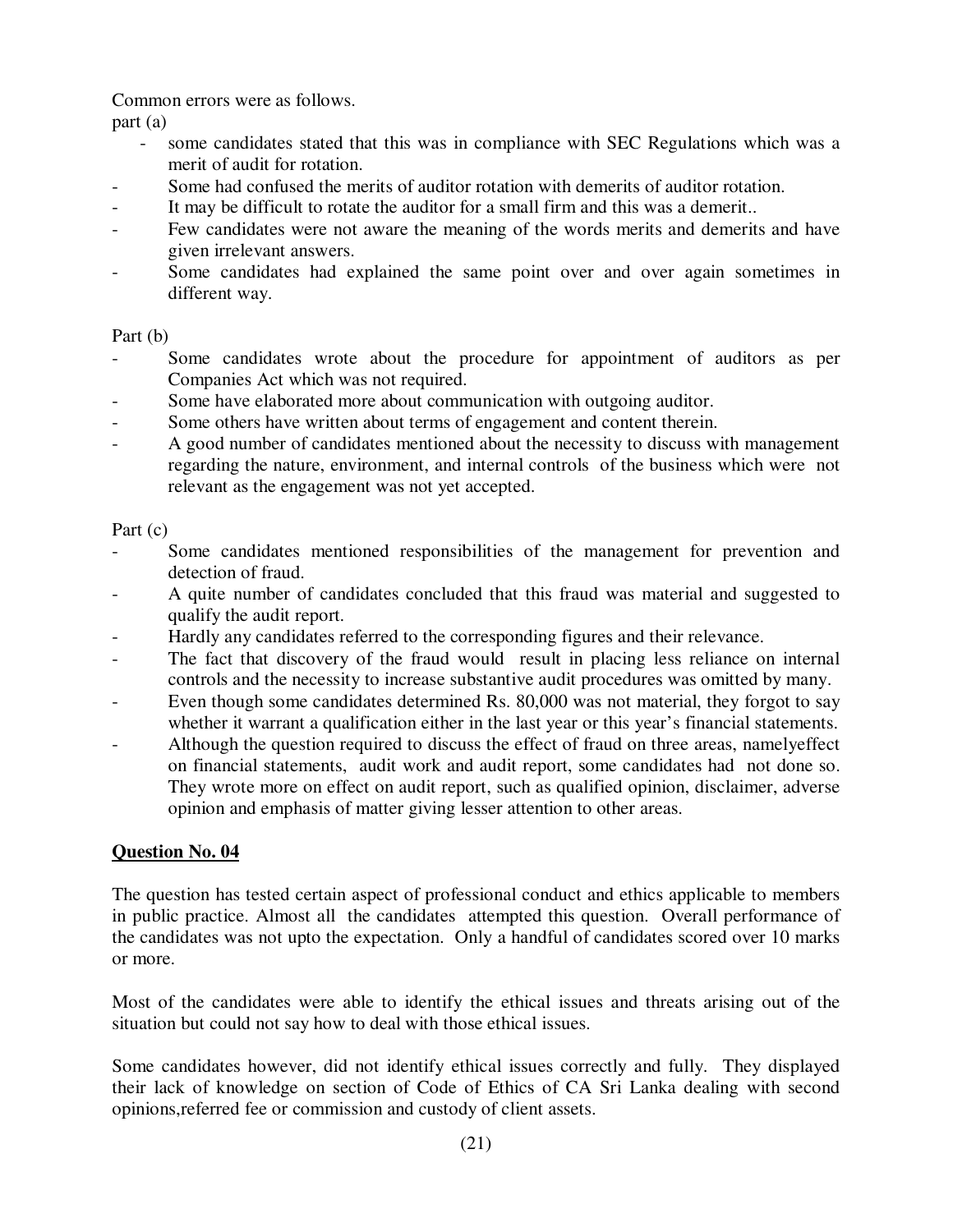Following common weaknesses were observed.

Part (a)

- Some candidates did not identify issues correctly. A large number of candidates had failed to identify the facts that second opinion may compromise the opinion of the existing auditor and that client may be opinion shopping which may indicate lack of management integrity.
- Many candidates stated that the auditor should decline the engagement since it violated the Code of Ethics.
- Some candidates merely stated that to discuss with the previous auditor but did not mention that permissionshould have been obtained from the client.Also they did not mention about the action to be taken if the client would have not permitted said communication.

Part (b)

- Some candidates mentioned about advocacy threat instead of self- interest threat to objectivity and professional competence and due care.
- Some have not identified the threat and safeguards but simply discussed fundamental principles such as integrity, objectivity, professional competence and due care, professional behavior..etc.

Part (c)

Many candidates thought that preparing accounting records (payroll) aroused the self- review threat although the question clearly stated the Firm did not provide any other services to the client concerned.

Nothing has been said about holding of client assets.

Few candidates mentioned about the necessity to examine sources of funds to prevent money laundering.

# **Question No. 05**

The question was aimed at testing the candidates knowledge on fundamentals of Sri Lanka standard on quality control (SLSQ) 1 which was not difficult as the answer was readily available in the study text.

Although many candidates answered fairly well and earned high marks for part (a) and (b) they earned very low marks for part (c). Apparently, candidates who have studied SLSQ – 1 scored more than average marks. Most of the others have answered the question based on SLAuS 220, quality control for an audit of financial statements and thus could not demonstrate their knowledge on SLSQ 1.